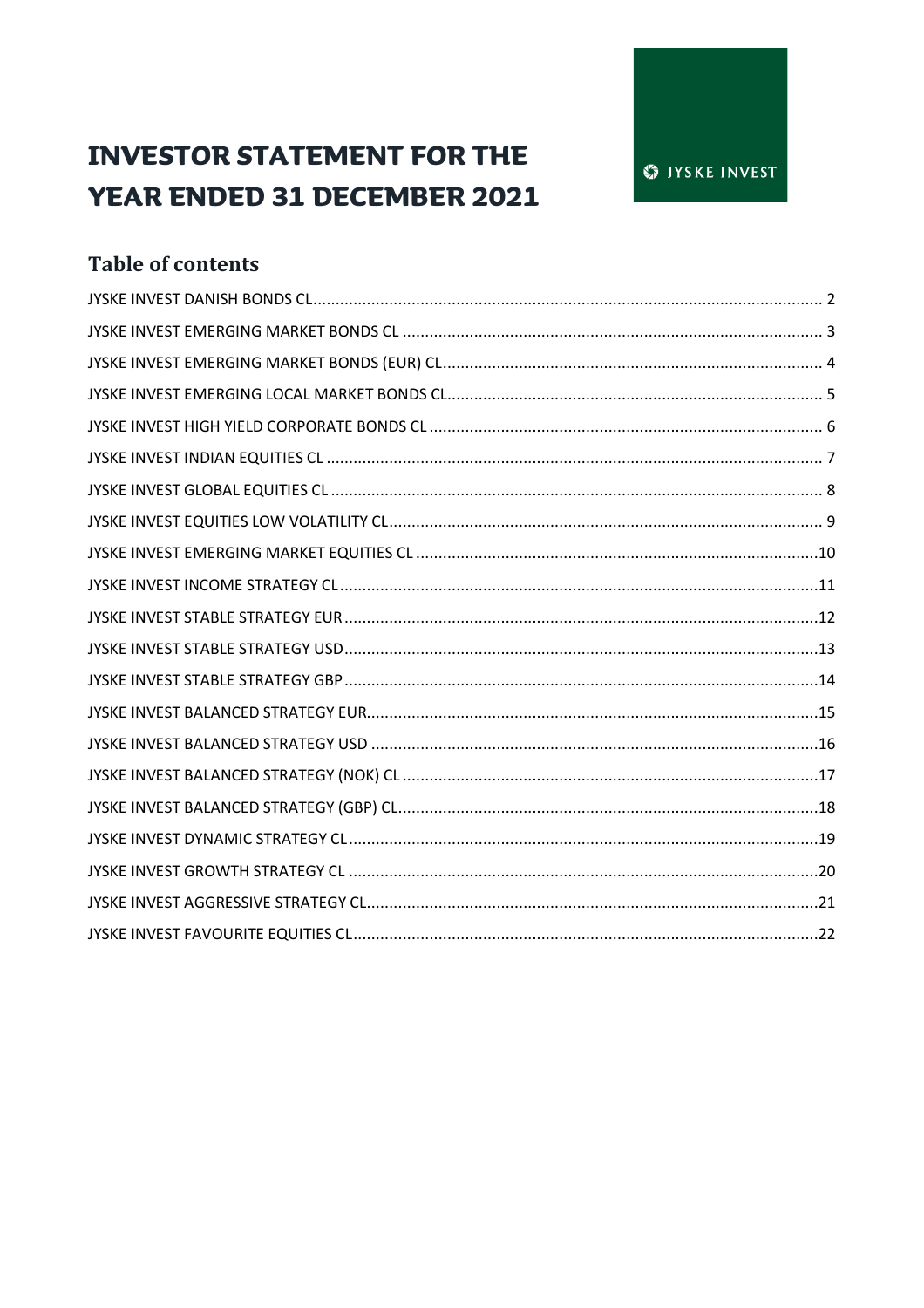#### **JYSKE INVEST DANISH BONDS CL**

DK0016260003 Reportable period ended 31 December 2021 Report to UK investor

The UK's Offshore Fund Regulations prevent UK resident investors from absorbing the accumulated income of certain non UK resident funds within the capital value of the shares in that fund. Under these rules, UK resident investors in offshore funds are subject to income tax, rather than capital gains tax, on any gain arising from the disposal of these shares, unless the reporting fund requirements are satisfied.

From 1 January 2013, Jyske Invest Danish Bonds CL ("the Company") became registered with the UK Tax Authority's Reporting Fund regime in respect of its shares.

In accordance with regulation 92 of the Offshore Funds Regulations 2009, this report sets out the information which is required to be presented to UK investors holding an interest in the above class of shares.

Investors are required to consult their tax advisers to determine how the information presented in this report should be treated when preparing their UK tax returns. A copy of this report has also been sent to HMRC in accordance with Regulation 106 of the Offshore Fund Regulations 2009.

The Company remains a Reporting Fund at the date the Company makes this report to investors available.

| Investor Information for the Reportable period ended 31 December 2021                          | Total        |
|------------------------------------------------------------------------------------------------|--------------|
| Total number of share issued by the company at 31 December 2021                                | 1,595,299    |
| Amounts actually distributed to investors per share (DKK)                                      |              |
| Reportable income per share (DKK)                                                              | 0.6796       |
| Excess of the amount of the reported income per share for the reporting period over the        | 0.6796       |
| amount actually distributed to participants per share in respect of the reporting period (DKK) |              |
| Dates of actual distribution (None made in the year)                                           | n/a          |
| Fund Distribution Date                                                                         | 30 June 2022 |
| The Company remains a Reporting Fund at the date of issuing this Report                        |              |
|                                                                                                |              |

The sub-fund was a bond fund during the reporting period. Accordingly, the excess of the reported income per share should be treated as an interest distribution.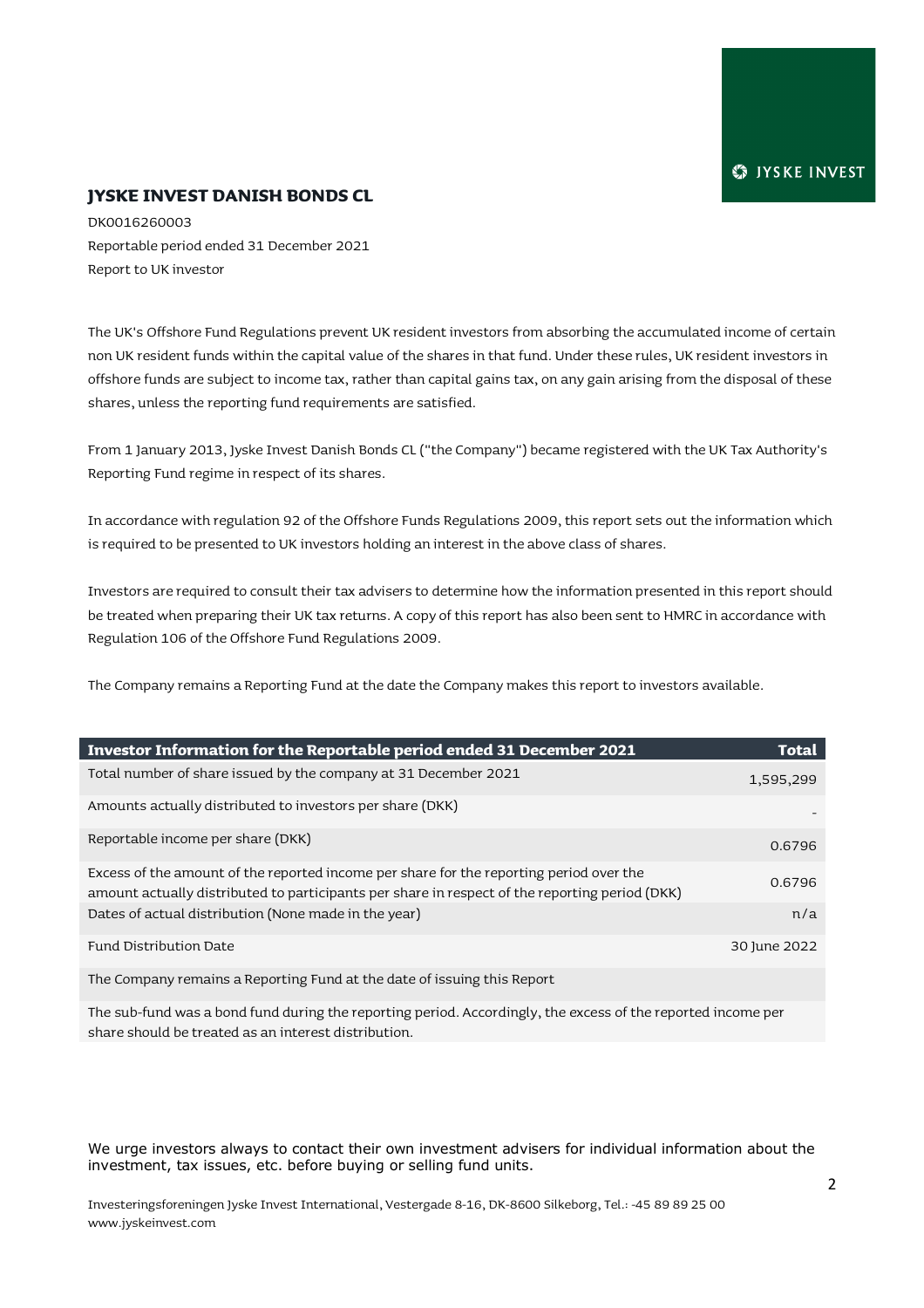#### **JYSKE INVEST EMERGING MARKET BONDS CL**

DK0016272446 Reportable period ended 31 December 2021 Report to UK investor

The UK's Offshore Fund Regulations prevent UK resident investors from absorbing the accumulated income of certain non UK resident funds within the capital value of the shares in that fund. Under these rules, UK resident investors in offshore funds are subject to income tax, rather than capital gains tax, on any gain arising from the disposal of these shares, unless the reporting fund requirements are satisfied.

From 1 January 2013, Jyske Invest Emerging Market Bonds CL ("the Company") became registered with the UK Tax Authority's Reporting Fund regime in respect of its shares.

In accordance with regulation 92 of the Offshore Funds Regulations 2009, this report sets out the information which is required to be presented to UK investors holding an interest in the above class of shares.

Investors are required to consult their tax advisers to determine how the information presented in this report should be treated when preparing their UK tax returns. A copy of this report has also been sent to HMRC in accordance with Regulation 106 of the Offshore Fund Regulations 2009.

The Company remains a Reporting Fund at the date the Company makes this report to investors available.

| Investor Information for the Reportable period ended 31 December 2021                                                                                                                     | Total        |
|-------------------------------------------------------------------------------------------------------------------------------------------------------------------------------------------|--------------|
| Total number of share issued by the company at 31 December 2021                                                                                                                           | 16,083       |
| Amounts actually distributed to investors per share (USD)                                                                                                                                 |              |
| Reportable income per share (USD)                                                                                                                                                         | 23.0959      |
| Excess of the amount of the reported income per share for the reporting period over the<br>amount actually distributed to participants per share in respect of the reporting period (USD) | 23.0959      |
| Dates of actual distribution (None made in the year)                                                                                                                                      | n/a          |
| Fund Distribution Date                                                                                                                                                                    | 30 June 2022 |
| The Contract of the Contractor of the contract Teachers' and a shake of the colored that Department                                                                                       |              |

The Company remains a Reporting Fund at the date of issuing this Report

The sub-fund was a bond fund during the reporting period. Accordingly, the excess of the reported income per share should be treated as an interest distribution.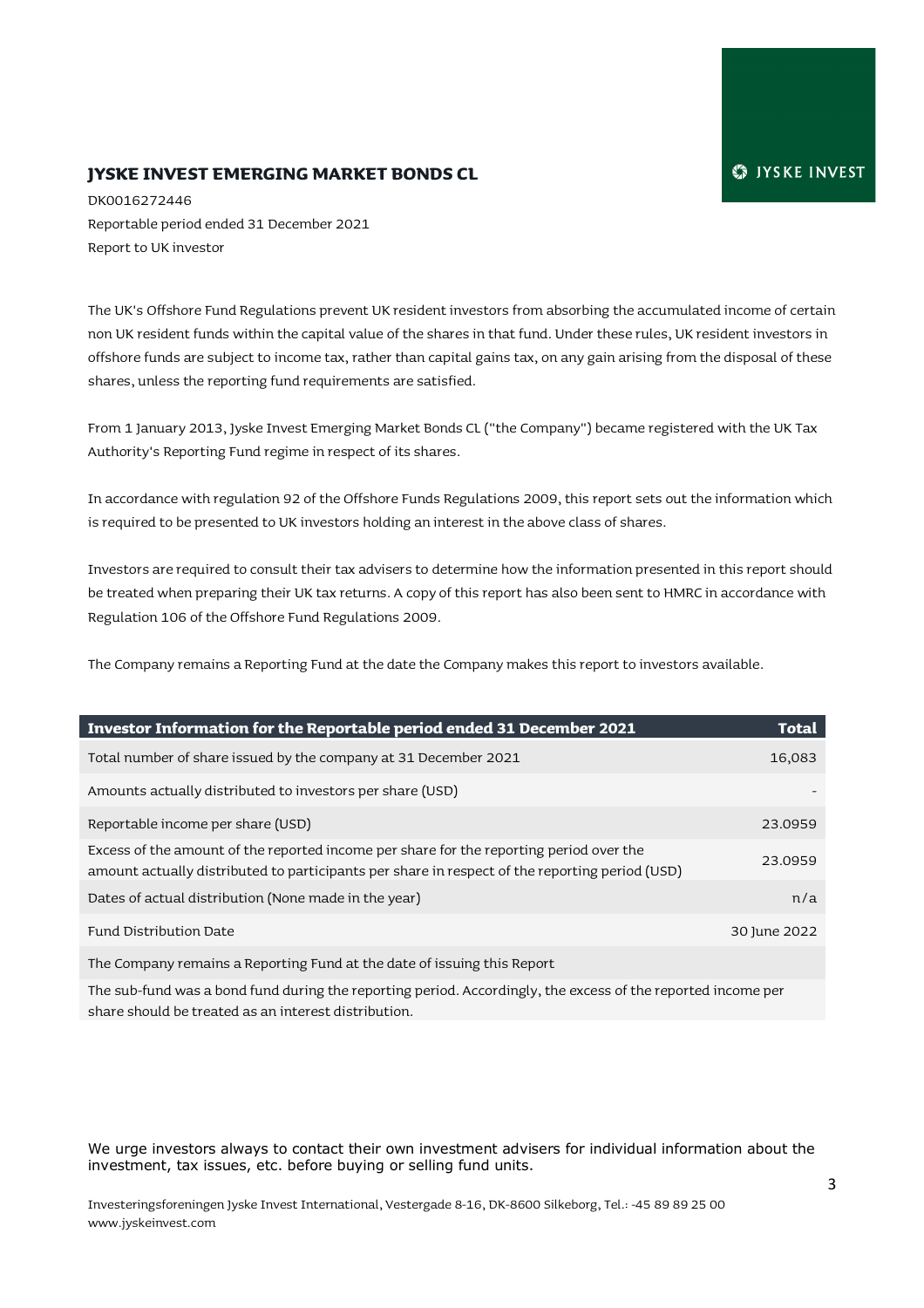#### **JYSKE INVEST EMERGING MARKET BONDS (EUR) CL**

DK0016261910 Reportable period ended 31 December 2021 Report to UK investor

The UK's Offshore Fund Regulations prevent UK resident investors from absorbing the accumulated income of certain non UK resident funds within the capital value of the shares in that fund. Under these rules, UK resident investors in offshore funds are subject to income tax, rather than capital gains tax, on any gain arising from the disposal of these shares, unless the reporting fund requirements are satisfied.

From 1 January 2013, Jyske Invest Emerging Market Bonds (EUR) CL ("the Company") became registered with the UK Tax Authority's Reporting Fund regime in respect of its shares.

In accordance with regulation 92 of the Offshore Funds Regulations 2009, this report sets out the information which is required to be presented to UK investors holding an interest in the above class of shares.

Investors are required to consult their tax advisers to determine how the information presented in this report should be treated when preparing their UK tax returns. A copy of this report has also been sent to HMRC in accordance with Regulation 106 of the Offshore Fund Regulations 2009.

The Company remains a Reporting Fund at the date the Company makes this report to investors available.

| Investor Information for the Reportable period ended 31 December 2021                                                                                                                     | Total        |
|-------------------------------------------------------------------------------------------------------------------------------------------------------------------------------------------|--------------|
| Total number of share issued by the company at 31 December 2021                                                                                                                           | 113,869      |
| Amounts actually distributed to investors per share (EUR)                                                                                                                                 |              |
| Reportable income per share (EUR)                                                                                                                                                         | 11.2664      |
| Excess of the amount of the reported income per share for the reporting period over the<br>amount actually distributed to participants per share in respect of the reporting period (EUR) | 11.2664      |
| Dates of actual distribution (None made in the year)                                                                                                                                      | n/a          |
| Fund Distribution Date                                                                                                                                                                    | 30 June 2022 |
|                                                                                                                                                                                           |              |

The Company remains a Reporting Fund at the date of issuing this Report

The sub-fund was a bond fund during the reporting period. Accordingly, the excess of the reported income per share should be treated as an interest distribution.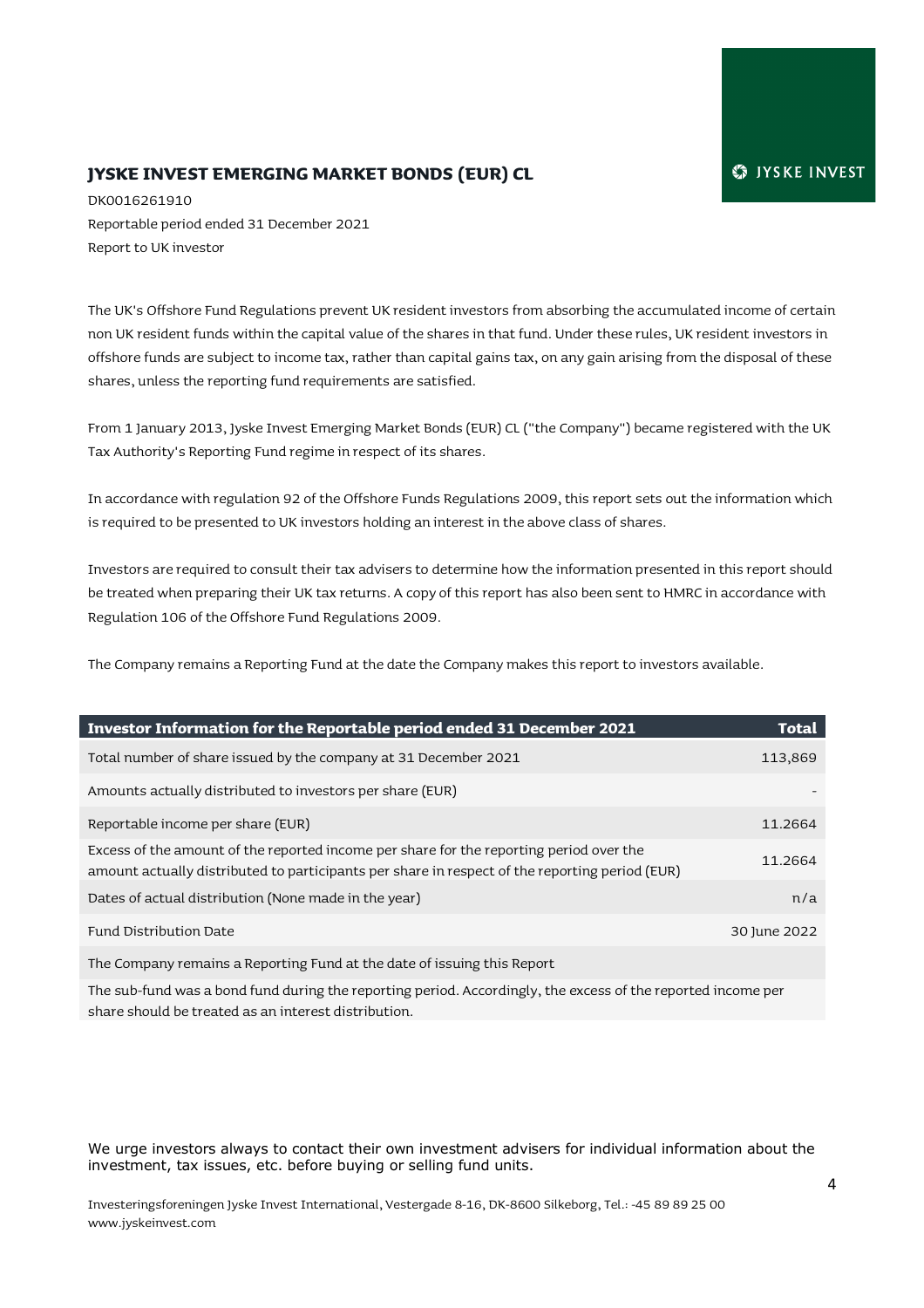#### **JYSKE INVEST EMERGING LOCAL MARKET BONDS CL**

DK0060009751 Reportable period ended 31 December 2021 Report to UK investor

The UK's Offshore Fund Regulations prevent UK resident investors from absorbing the accumulated income of certain non UK resident funds within the capital value of the shares in that fund. Under these rules, UK resident investors in offshore funds are subject to income tax, rather than capital gains tax, on any gain arising from the disposal of these shares, unless the reporting fund requirements are satisfied.

From 1 January 2013, Jyske Invest Emerging Local Market Bonds CL ("the Company") became registered with the UK Tax Authority's Reporting Fund regime in respect of its shares.

In accordance with regulation 92 of the Offshore Funds Regulations 2009, this report sets out the information which is required to be presented to UK investors holding an interest in the above class of shares.

Investors are required to consult their tax advisers to determine how the information presented in this report should be treated when preparing their UK tax returns. A copy of this report has also been sent to HMRC in accordance with Regulation 106 of the Offshore Fund Regulations 2009.

The Company remains a Reporting Fund at the date the Company makes this report to investors available.

| Investor Information for the Reportable period ended 31 December 2021                                                                                                                     | Total        |
|-------------------------------------------------------------------------------------------------------------------------------------------------------------------------------------------|--------------|
| Total number of share issued by the company at 31 December 2021                                                                                                                           | 63,265       |
| Amounts actually distributed to investors per share (EUR)                                                                                                                                 |              |
| Reportable income per share (EUR)                                                                                                                                                         | 8.0227       |
| Excess of the amount of the reported income per share for the reporting period over the<br>amount actually distributed to participants per share in respect of the reporting period (EUR) | 8.0227       |
| Dates of actual distribution (None made in the year)                                                                                                                                      | n/a          |
| Fund Distribution Date                                                                                                                                                                    | 30 June 2022 |
|                                                                                                                                                                                           |              |

The Company remains a Reporting Fund at the date of issuing this Report

The sub-fund was a bond fund during the reporting period. Accordingly, the excess of the reported income per share should be treated as an interest distribution.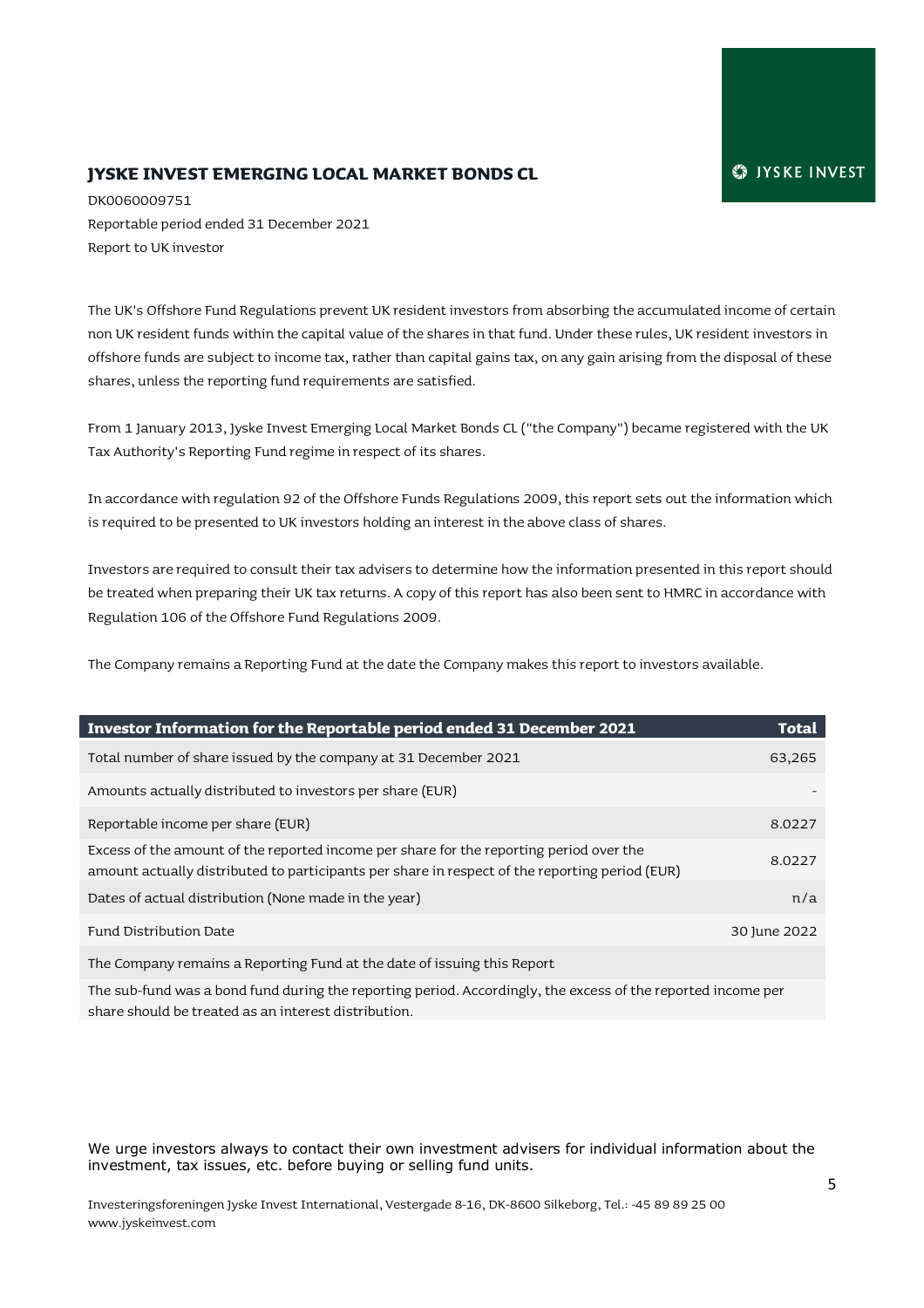#### **JYSKE INVEST HIGH YIELD CORPORATE BONDS CL**

DK0016262728 Reportable period ended 31 December 2021 Report to UK investor

The UK's Offshore Fund Regulations prevent UK resident investors from absorbing the accumulated income of certain non UK resident funds within the capital value of the shares in that fund. Under these rules, UK resident investors in offshore funds are subject to income tax, rather than capital gains tax, on any gain arising from the disposal of these shares, unless the reporting fund requirements are satisfied.

From 1 January 2013, Jyske Invest High Yield Corporate Bonds CL ("the Company") became registered with the UK Tax Authority's Reporting Fund regime in respect of its shares.

In accordance with regulation 92 of the Offshore Funds Regulations 2009, this report sets out the information which is required to be presented to UK investors holding an interest in the above class of shares.

Investors are required to consult their tax advisers to determine how the information presented in this report should be treated when preparing their UK tax returns. A copy of this report has also been sent to HMRC in accordance with Regulation 106 of the Offshore Fund Regulations 2009.

The Company remains a Reporting Fund at the date the Company makes this report to investors available.

| Investor Information for the Reportable period ended 31 December 2021                                                                                                                     | Total        |
|-------------------------------------------------------------------------------------------------------------------------------------------------------------------------------------------|--------------|
| Total number of share issued by the company at 31 December 2021                                                                                                                           | 385,796      |
| Amounts actually distributed to investors per share (EUR)                                                                                                                                 |              |
| Reportable income per share (EUR)                                                                                                                                                         | 7.5606       |
| Excess of the amount of the reported income per share for the reporting period over the<br>amount actually distributed to participants per share in respect of the reporting period (EUR) | 7.5606       |
| Dates of actual distribution (None made in the year)                                                                                                                                      | n/a          |
| Fund Distribution Date                                                                                                                                                                    | 30 June 2022 |
| The Common remains a Denorting Fund of the data of issuing this Denort                                                                                                                    |              |

The Company remains a Reporting Fund at the date of issuing this Report

The sub-fund was a bond fund during the reporting period. Accordingly, the excess of the reported income per share should be treated as an interest distribution.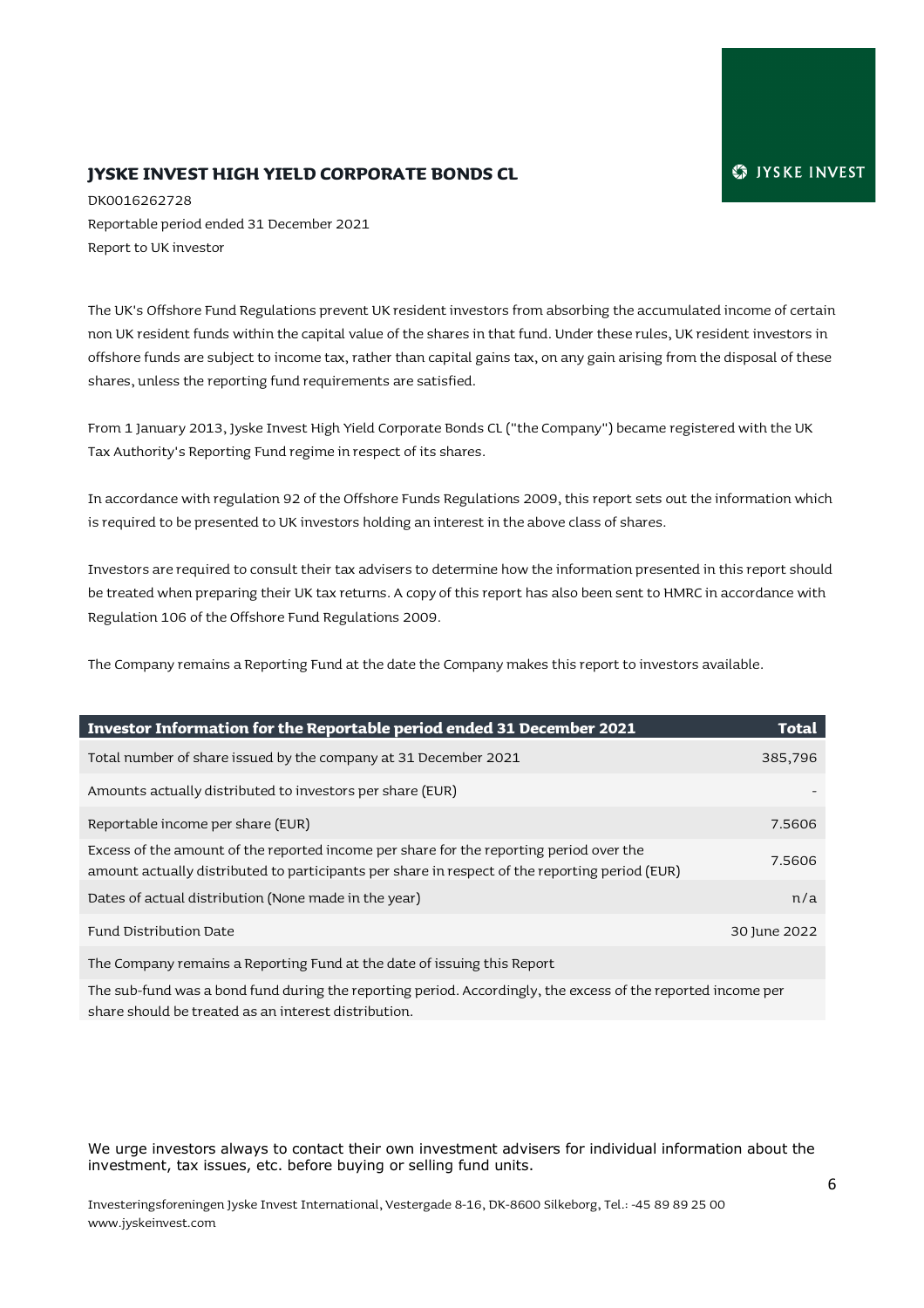#### **JYSKE INVEST INDIAN EQUITIES CL**

DK0016270820 Reportable period ended 31 December 2021 Report to UK investor

The UK's Offshore Fund Regulations prevent UK resident investors from absorbing the accumulated income of certain non UK resident funds within the capital value of the shares in that fund. Under these rules, UK resident investors in offshore funds are subject to income tax, rather than capital gains tax, on any gain arising from the disposal of these shares, unless the reporting fund requirements are satisfied.

From 1 January 2013, Jyske Invest Indian Equities CL ("the Company") became registered with the UK Tax Authority's Reporting Fund regime in respect of its shares.

In accordance with regulation 92 of the Offshore Funds Regulations 2009, this report sets out the information which is required to be presented to UK investors holding an interest in the above class of shares.

Investors are required to consult their tax advisers to determine how the information presented in this report should be treated when preparing their UK tax returns. A copy of this report has also been sent to HMRC in accordance with Regulation 106 of the Offshore Fund Regulations 2009.

The Company remains a Reporting Fund at the date the Company makes this report to investors available.

| Investor Information for the Reportable period ended 31 December 2021                                                                                                                     | <b>Total</b> |
|-------------------------------------------------------------------------------------------------------------------------------------------------------------------------------------------|--------------|
| Total number of share issued by the company at 31 December 2021                                                                                                                           | 5,200        |
| Amounts actually distributed to investors per share (USD)                                                                                                                                 |              |
| Reportable income per share (USD)                                                                                                                                                         | <b>NIL</b>   |
| Excess of the amount of the reported income per share for the reporting period over the<br>amount actually distributed to participants per share in respect of the reporting period (USD) | <b>NIL</b>   |
| Dates of actual distribution (None made in the year)                                                                                                                                      | n/a          |
| Fund Distribution Date                                                                                                                                                                    | 30 June 2022 |
| The Company remains a Reporting Fund at the date of issuing this Report                                                                                                                   |              |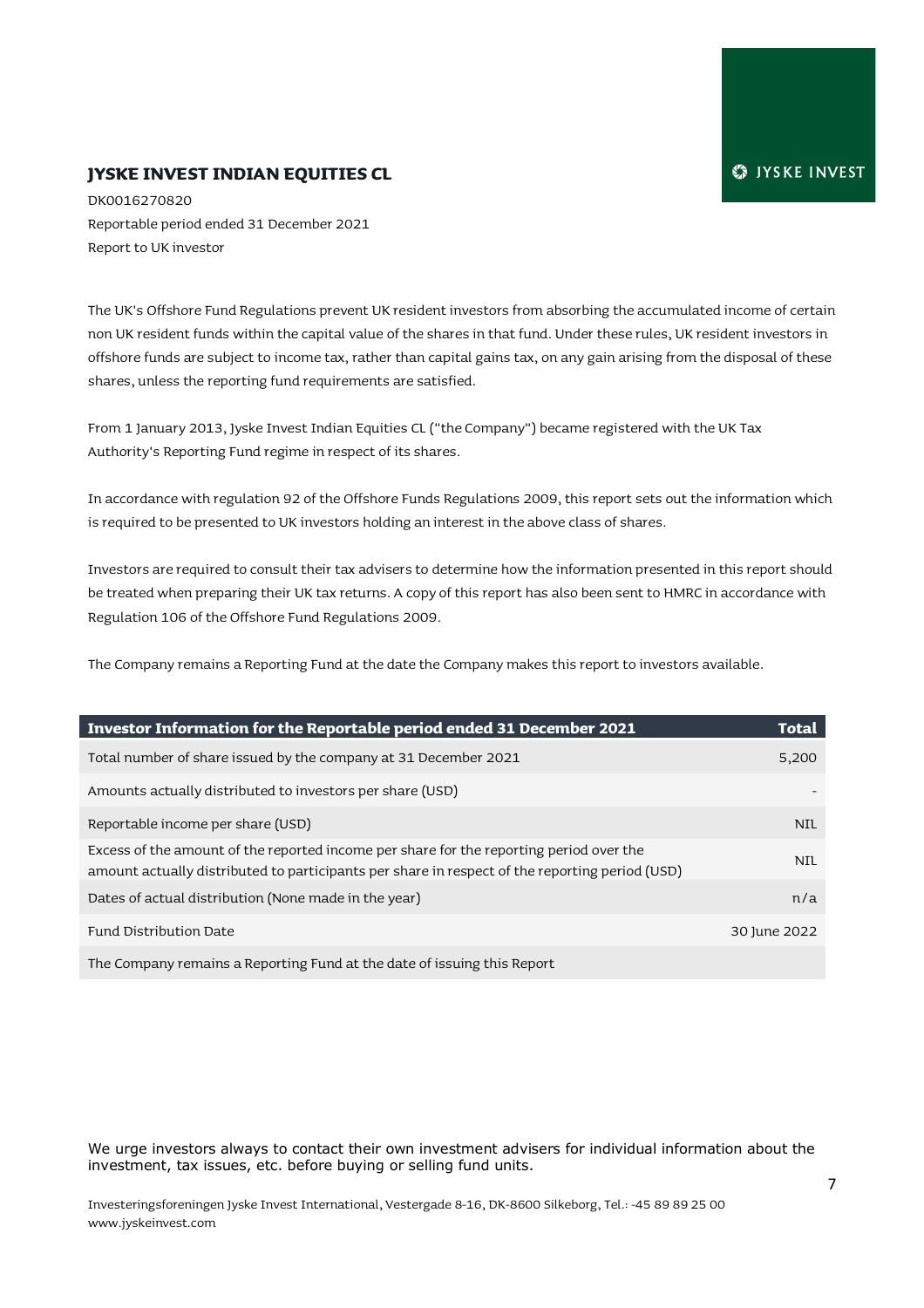#### **JYSKE INVEST GLOBAL EQUITIES CL**

DK0016259930 Reportable period ended 31 December 2021 Report to UK investor

The UK's Offshore Fund Regulations prevent UK resident investors from absorbing the accumulated income of certain non UK resident funds within the capital value of the shares in that fund. Under these rules, UK resident investors in offshore funds are subject to income tax, rather than capital gains tax, on any gain arising from the disposal of these shares, unless the reporting fund requirements are satisfied.

From 1 January 2013, Jyske Invest Global Equities CL ("the Company") became registered with the UK Tax Authority's Reporting Fund regime in respect of its shares.

In accordance with regulation 92 of the Offshore Funds Regulations 2009, this report sets out the information which is required to be presented to UK investors holding an interest in the above class of shares.

Investors are required to consult their tax advisers to determine how the information presented in this report should be treated when preparing their UK tax returns. A copy of this report has also been sent to HMRC in accordance with Regulation 106 of the Offshore Fund Regulations 2009.

The Company remains a Reporting Fund at the date the Company makes this report to investors available.

| Investor Information for the Reportable period ended 31 December 2021                                                                                                                     | Total        |
|-------------------------------------------------------------------------------------------------------------------------------------------------------------------------------------------|--------------|
| Total number of share issued by the company at 31 December 2021                                                                                                                           | 634,454      |
| Amounts actually distributed to investors per share (USD)                                                                                                                                 |              |
| Reportable income per share (USD)                                                                                                                                                         | 4.3279       |
| Excess of the amount of the reported income per share for the reporting period over the<br>amount actually distributed to participants per share in respect of the reporting period (USD) | 4.3279       |
| Dates of actual distribution (None made in the year)                                                                                                                                      | n/a          |
| Fund Distribution Date                                                                                                                                                                    | 30 June 2022 |
| The Company remains a Reporting Fund at the date of issuing this Report                                                                                                                   |              |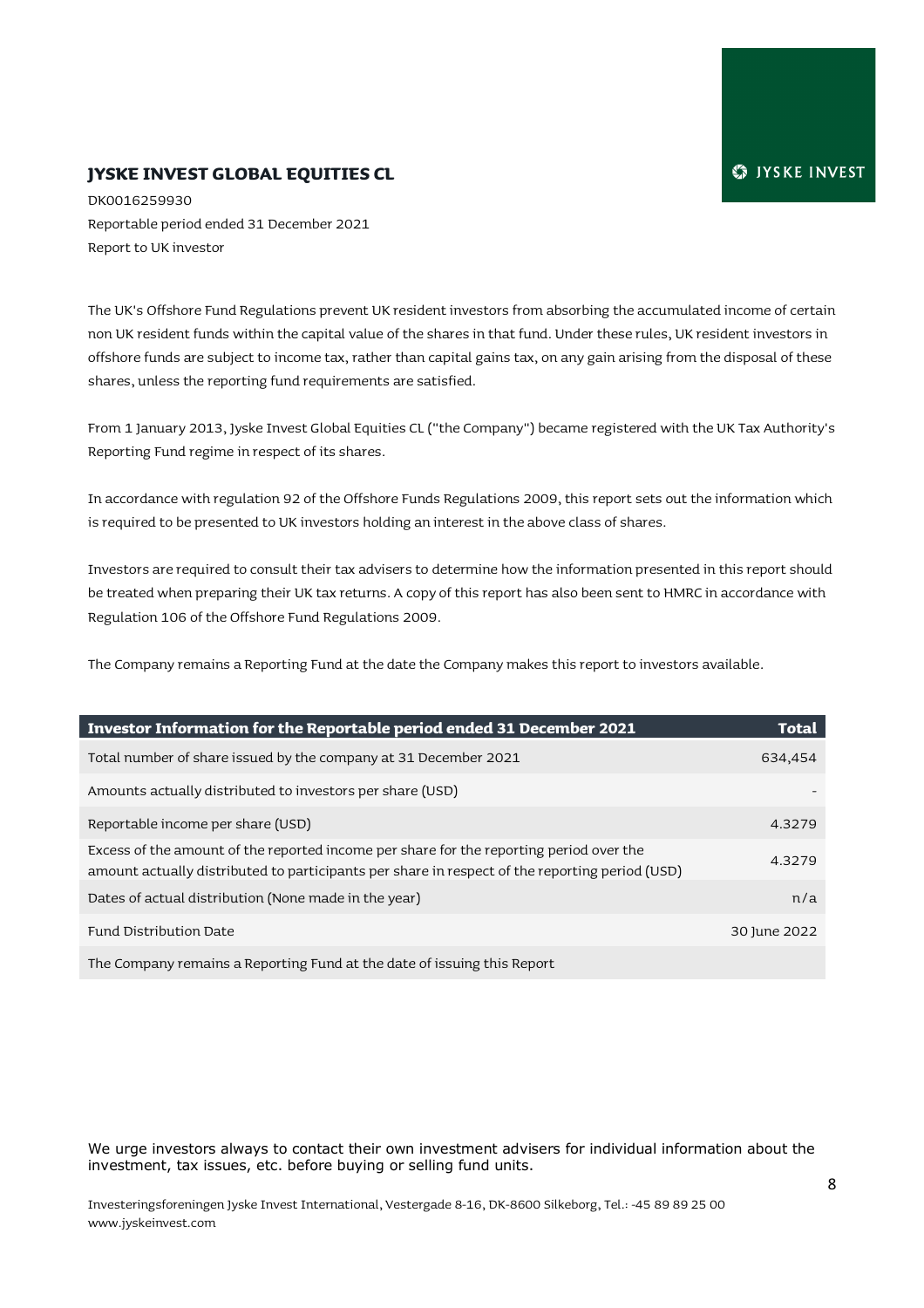# **JYSKE INVEST EQUITIES LOW VOLATILITY CL**

DK0060512358 Reportable period ended 31 December 2021 Report to UK investor

The UK's Offshore Fund Regulations prevent UK resident investors from absorbing the accumulated income of certain non UK resident funds within the capital value of the shares in that fund. Under these rules, UK resident investors in offshore funds are subject to income tax, rather than capital gains tax, on any gain arising from the disposal of these shares, unless the reporting fund requirements are satisfied.

From 1 January 2013, Jyske Invest Equities Low Volatility CL ("the Company") became registered with the UK Tax Authority's Reporting Fund regime in respect of its shares.

In accordance with regulation 92 of the Offshore Funds Regulations 2009, this report sets out the information which is required to be presented to UK investors holding an interest in the above class of shares.

Investors are required to consult their tax advisers to determine how the information presented in this report should be treated when preparing their UK tax returns. A copy of this report has also been sent to HMRC in accordance with Regulation 106 of the Offshore Fund Regulations 2009.

The Company remains a Reporting Fund at the date the Company makes this report to investors available.

| Investor Information for the Reportable period ended 31 December 2021                                                                                                                     | Total        |
|-------------------------------------------------------------------------------------------------------------------------------------------------------------------------------------------|--------------|
| Total number of share issued by the company at 31 December 2021                                                                                                                           | 1,610,716    |
| Amounts actually distributed to investors per share (USD)                                                                                                                                 |              |
| Reportable income per share (USD)                                                                                                                                                         | 1.9578       |
| Excess of the amount of the reported income per share for the reporting period over the<br>amount actually distributed to participants per share in respect of the reporting period (USD) | 1.9578       |
| Dates of actual distribution (None made in the year)                                                                                                                                      | n/a          |
| Fund Distribution Date                                                                                                                                                                    | 30 June 2022 |
| The Company remains a Reporting Fund at the date of issuing this Report                                                                                                                   |              |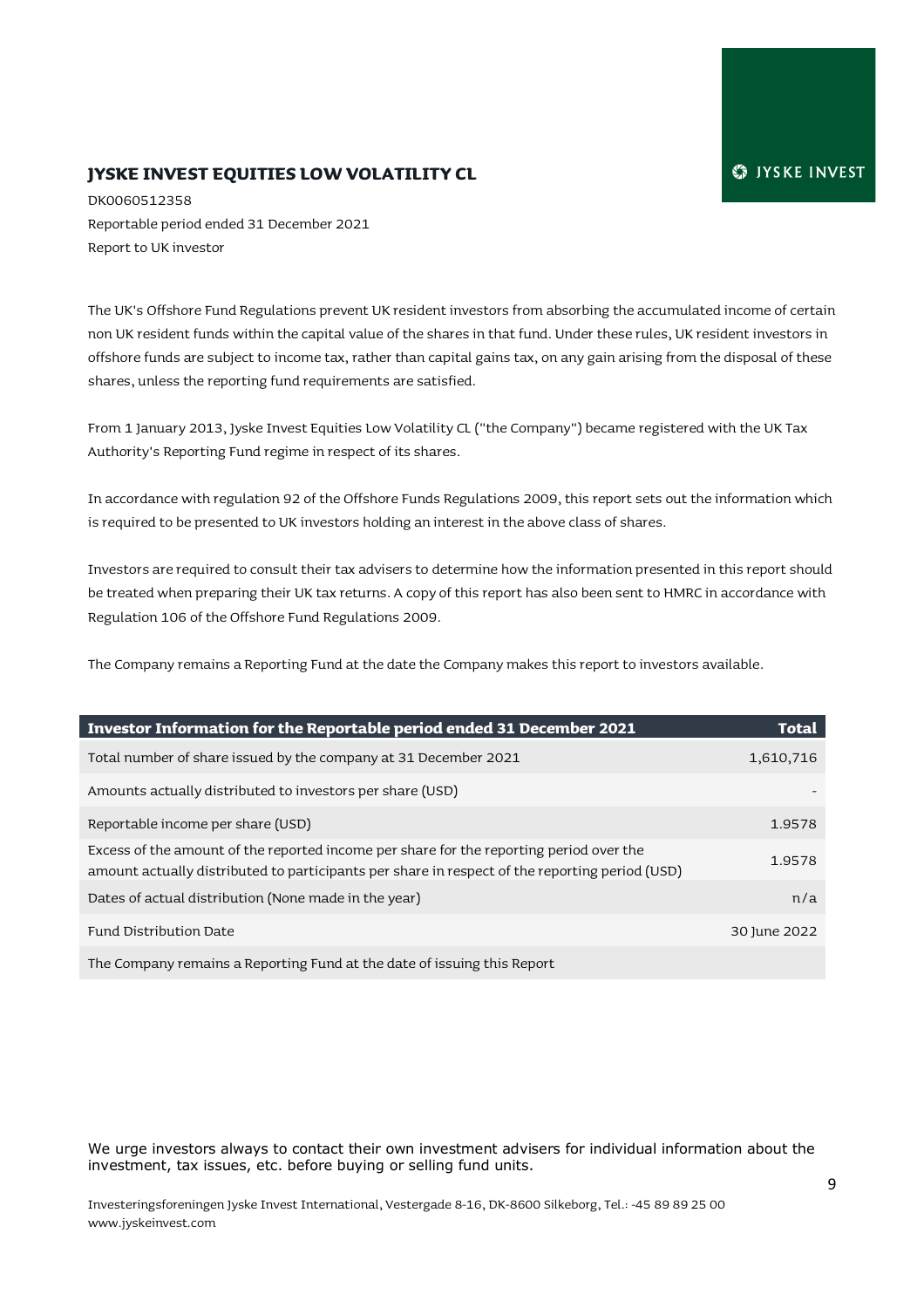#### **JYSKE INVEST EMERGING MARKET EQUITIES CL**

DK0016260193 Reportable period ended 31 December 2021 Report to UK investor

The UK's Offshore Fund Regulations prevent UK resident investors from absorbing the accumulated income of certain non UK resident funds within the capital value of the shares in that fund. Under these rules, UK resident investors in offshore funds are subject to income tax, rather than capital gains tax, on any gain arising from the disposal of these shares, unless the reporting fund requirements are satisfied.

From 1 January 2013, Jyske Invest Emerging Market Equities CL ("the Company") became registered with the UK Tax Authority's Reporting Fund regime in respect of its shares.

In accordance with regulation 92 of the Offshore Funds Regulations 2009, this report sets out the information which is required to be presented to UK investors holding an interest in the above class of shares.

Investors are required to consult their tax advisers to determine how the information presented in this report should be treated when preparing their UK tax returns. A copy of this report has also been sent to HMRC in accordance with Regulation 106 of the Offshore Fund Regulations 2009.

The Company remains a Reporting Fund at the date the Company makes this report to investors available.

| Investor Information for the Reportable period ended 31 December 2021                                                                                                                     | <b>Total</b> |
|-------------------------------------------------------------------------------------------------------------------------------------------------------------------------------------------|--------------|
| Total number of share issued by the company at 31 December 2021                                                                                                                           | 19,255       |
| Amounts actually distributed to investors per share (USD)                                                                                                                                 |              |
| Reportable income per share (USD)                                                                                                                                                         | 2.5485       |
| Excess of the amount of the reported income per share for the reporting period over the<br>amount actually distributed to participants per share in respect of the reporting period (USD) | 2.5485       |
| Dates of actual distribution (None made in the year)                                                                                                                                      | n/a          |
| Fund Distribution Date                                                                                                                                                                    | 30 June 2022 |
| The Company remains a Reporting Fund at the date of issuing this Report                                                                                                                   |              |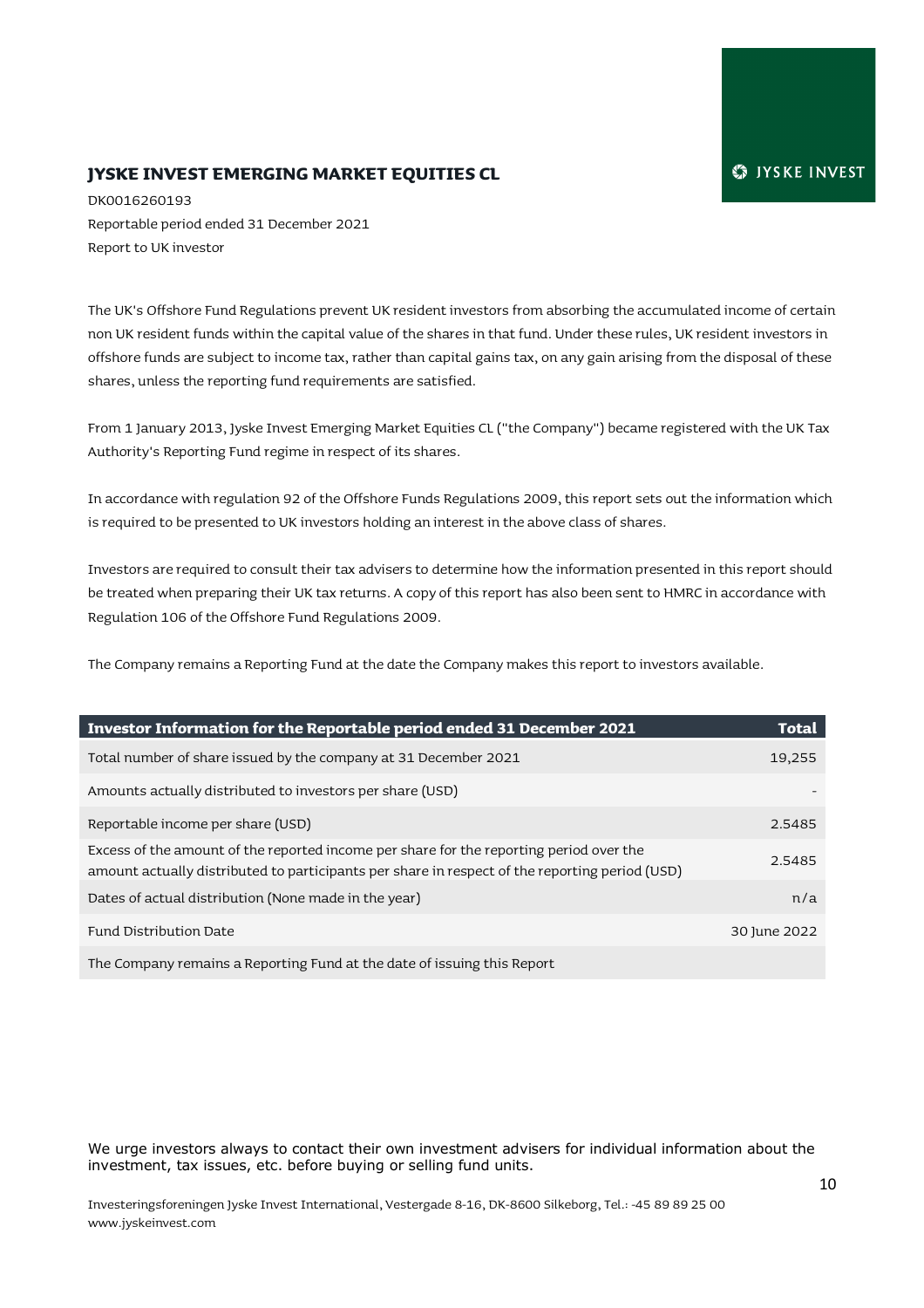#### **JYSKE INVEST INCOME STRATEGY CL**

DK0016261670 Reportable period ended 31 December 2021 Report to UK investor

The UK's Offshore Fund Regulations prevent UK resident investors from absorbing the accumulated income of certain non UK resident funds within the capital value of the shares in that fund. Under these rules, UK resident investors in offshore funds are subject to income tax, rather than capital gains tax, on any gain arising from the disposal of these shares, unless the reporting fund requirements are satisfied.

From 1 January 2013, Jyske Invest Income Strategy CL ("the Company") became registered with the UK Tax Authority's Reporting Fund regime in respect of its shares.

In accordance with regulation 92 of the Offshore Funds Regulations 2009, this report sets out the information which is required to be presented to UK investors holding an interest in the above class of shares.

Investors are required to consult their tax advisers to determine how the information presented in this report should be treated when preparing their UK tax returns. A copy of this report has also been sent to HMRC in accordance with Regulation 106 of the Offshore Fund Regulations 2009.

The Company remains a Reporting Fund at the date the Company makes this report to investors available.

| Investor Information for the Reportable period ended 31 December 2021                                                                                                                     | Total        |
|-------------------------------------------------------------------------------------------------------------------------------------------------------------------------------------------|--------------|
| Total number of share issued by the company at 31 December 2021                                                                                                                           | 142,022      |
| Amounts actually distributed to investors per share (EUR)                                                                                                                                 |              |
| Reportable income per share (EUR)                                                                                                                                                         | 0.9764       |
| Excess of the amount of the reported income per share for the reporting period over the<br>amount actually distributed to participants per share in respect of the reporting period (EUR) | 0.9764       |
| Dates of actual distribution (None made in the year)                                                                                                                                      | n/a          |
| Fund Distribution Date                                                                                                                                                                    | 30 June 2022 |
| The Company remains a Departing Fund of the date of icquire this Depart                                                                                                                   |              |

The Company remains a Reporting Fund at the date of issuing this Report

The sub-fund was a bond fund during the reporting period. Accordingly, the excess of the reported income per share should be treated as an interest distribution.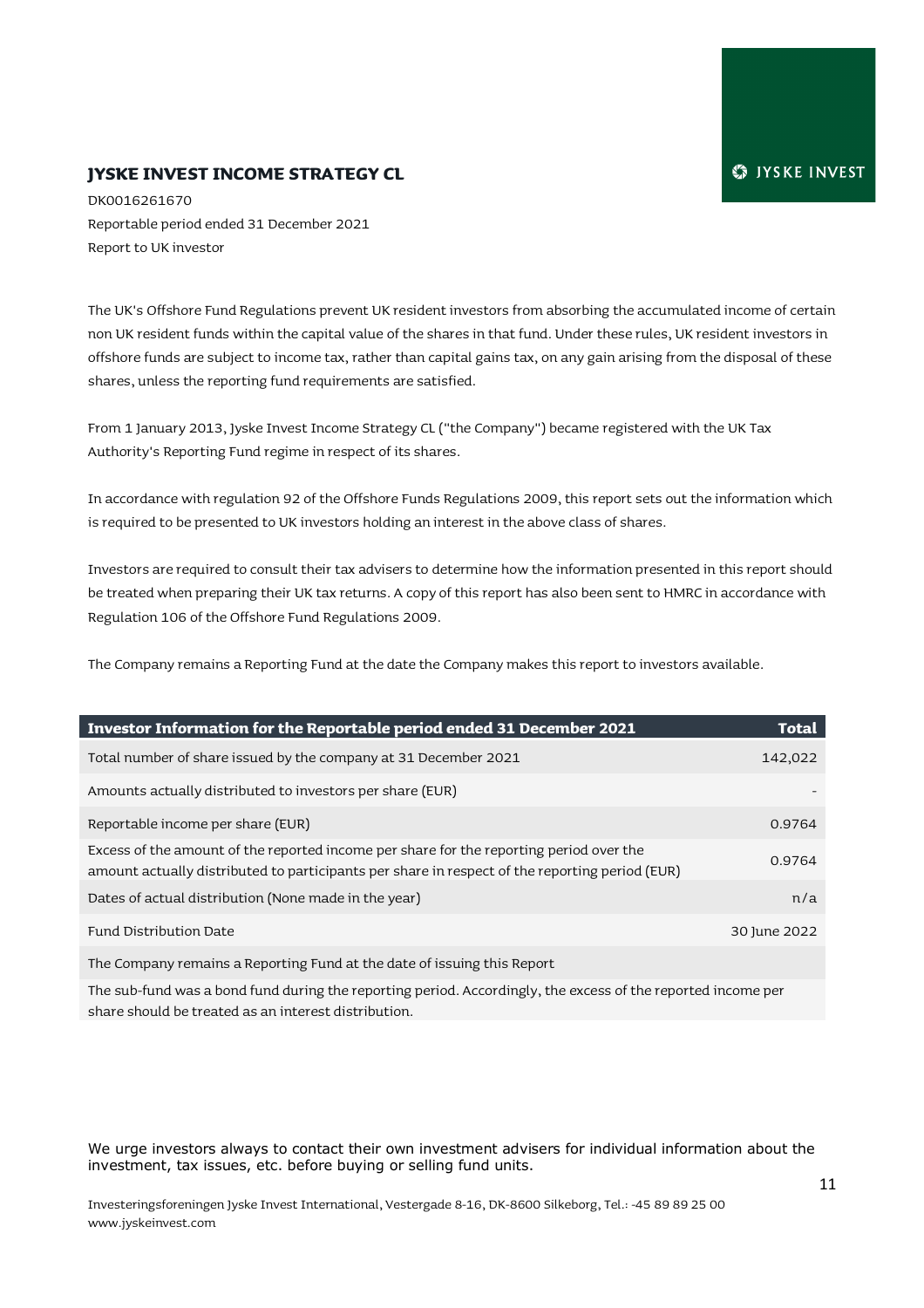#### **JYSKE INVEST STABLE STRATEGY EUR**

DK0016262058 Reportable period ended 31 December 2021 Report to UK investor

The UK's Offshore Fund Regulations prevent UK resident investors from absorbing the accumulated income of certain non UK resident funds within the capital value of the shares in that fund. Under these rules, UK resident investors in offshore funds are subject to income tax, rather than capital gains tax, on any gain arising from the disposal of these shares, unless the reporting fund requirements are satisfied.

From 1 January 2013, Jyske Invest Stable Strategy EUR ("the Company") became registered with the UK Tax Authority's Reporting Fund regime in respect of its shares.

In accordance with regulation 92 of the Offshore Funds Regulations 2009, this report sets out the information which is required to be presented to UK investors holding an interest in the above class of shares.

Investors are required to consult their tax advisers to determine how the information presented in this report should be treated when preparing their UK tax returns. A copy of this report has also been sent to HMRC in accordance with Regulation 106 of the Offshore Fund Regulations 2009.

The Company remains a Reporting Fund at the date the Company makes this report to investors available.

| Investor Information for the Reportable period ended 31 December 2021                                                                                                                     | <b>Total</b> |
|-------------------------------------------------------------------------------------------------------------------------------------------------------------------------------------------|--------------|
| Total number of share issued by the company at 31 December 2021                                                                                                                           | 990,012      |
| Amounts actually distributed to investors per share (EUR)                                                                                                                                 |              |
| Reportable income per share (EUR)                                                                                                                                                         | 3.1629       |
| Excess of the amount of the reported income per share for the reporting period over the<br>amount actually distributed to participants per share in respect of the reporting period (EUR) | 3.1629       |
| Dates of actual distribution (None made in the year)                                                                                                                                      | n/a          |
| Fund Distribution Date                                                                                                                                                                    | 30 June 2022 |
| The Common remains a Denorting Fund of the data of issuing this Denort                                                                                                                    |              |

The Company remains a Reporting Fund at the date of issuing this Report

The sub-fund was a bond fund during the reporting period. Accordingly, the excess of the reported income per share should be treated as an interest distribution.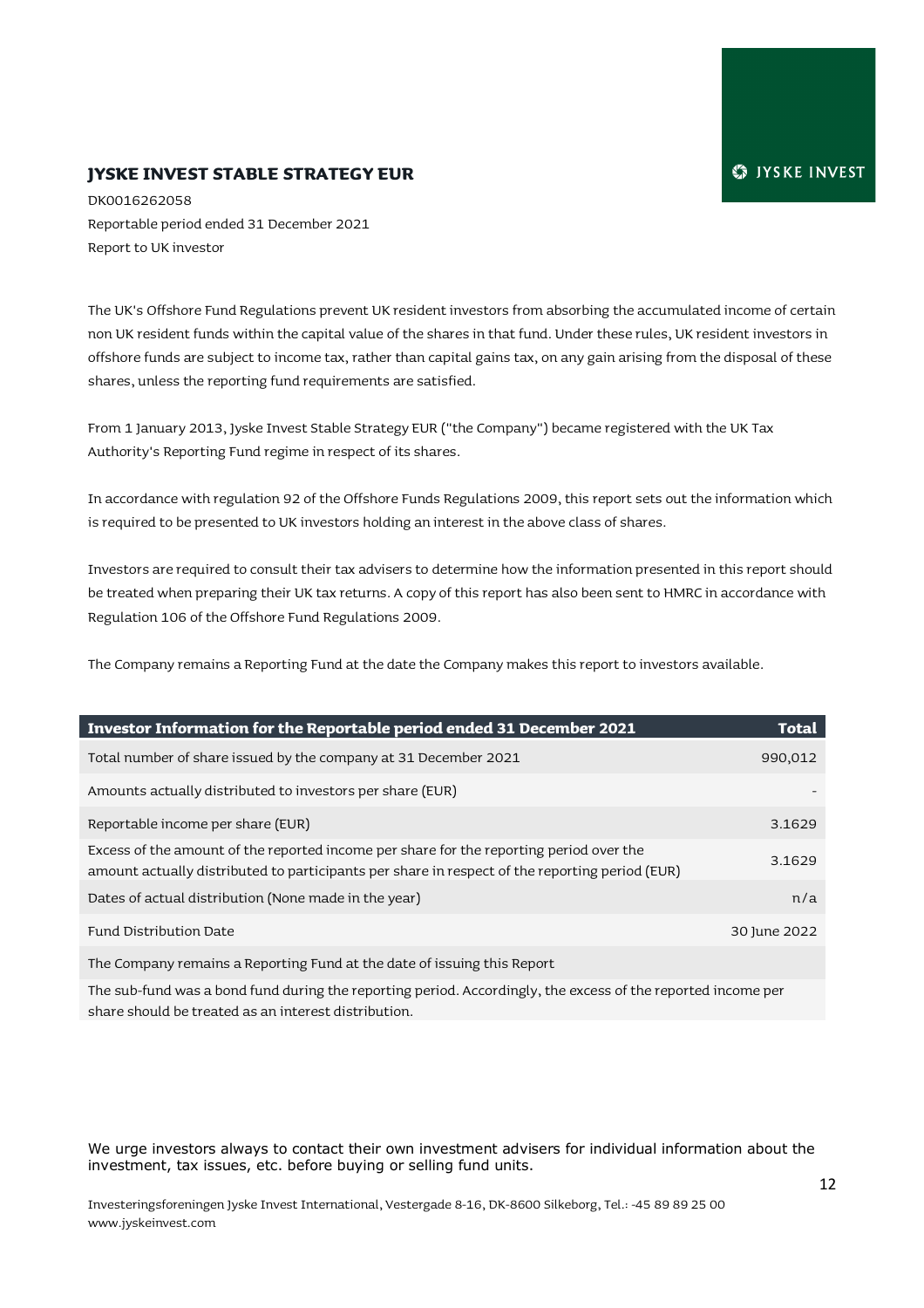#### **JYSKE INVEST STABLE STRATEGY USD**

DK0060729259 Reportable period ended 31 December 2021 Report to UK investor

The UK's Offshore Fund Regulations prevent UK resident investors from absorbing the accumulated income of certain non UK resident funds within the capital value of the shares in that fund. Under these rules, UK resident investors in offshore funds are subject to income tax, rather than capital gains tax, on any gain arising from the disposal of these shares, unless the reporting fund requirements are satisfied.

From 15 June 2016, Jyske Invest Stable Strategy USD ("the Company") became registered with the UK Tax Authority's Reporting Fund regime in respect of its shares.

In accordance with regulation 92 of the Offshore Funds Regulations 2009, this report sets out the information which is required to be presented to UK investors holding an interest in the above class of shares.

Investors are required to consult their tax advisers to determine how the information presented in this report should be treated when preparing their UK tax returns. A copy of this report has also been sent to HMRC in accordance with Regulation 106 of the Offshore Fund Regulations 2009.

The Company remains a Reporting Fund at the date the Company makes this report to investors available.

| Investor Information for the Reportable period ended 31 December 2021                                                                                                                     | Total        |
|-------------------------------------------------------------------------------------------------------------------------------------------------------------------------------------------|--------------|
| Total number of share issued by the company at 31 December 2021                                                                                                                           | 86,206       |
| Amounts actually distributed to investors per share (USD)                                                                                                                                 |              |
| Reportable income per share (USD)                                                                                                                                                         | 1.9894       |
| Excess of the amount of the reported income per share for the reporting period over the<br>amount actually distributed to participants per share in respect of the reporting period (USD) | 1.9894       |
| Dates of actual distribution (None made in the year)                                                                                                                                      | n/a          |
| Fund Distribution Date                                                                                                                                                                    | 30 June 2022 |
| The Contract of the Department of the Constantine Constantine of the Constantine Constantine Constantine Const                                                                            |              |

The Company remains a Reporting Fund at the date of issuing this Report

The sub-fund was a bond fund during the reporting period. Accordingly, the excess of the reported income per share should be treated as an interest distribution.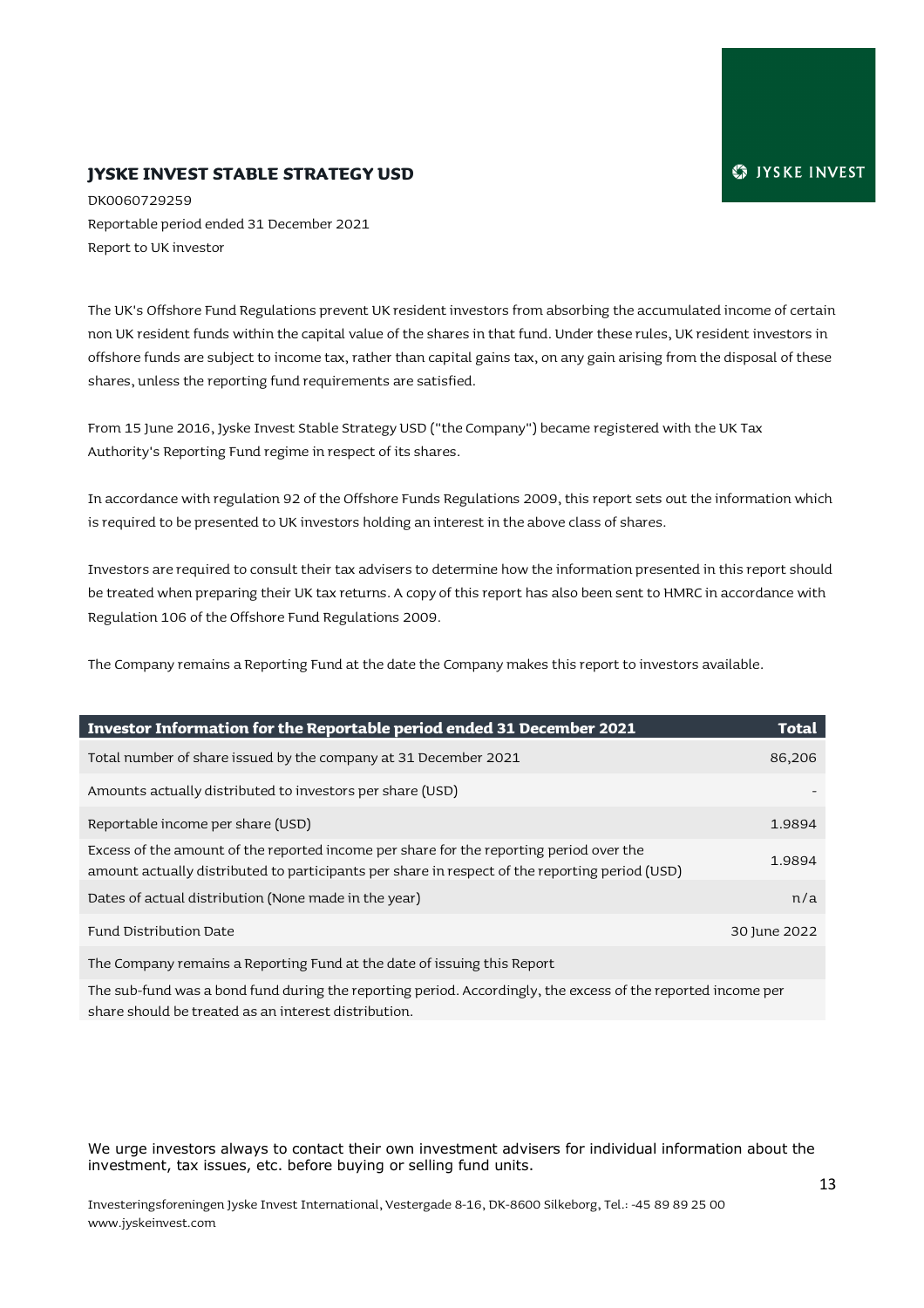#### **JYSKE INVEST STABLE STRATEGY GBP**

DK0060729333 Reportable period ended 31 December 2021 Report to UK investor

The UK's Offshore Fund Regulations prevent UK resident investors from absorbing the accumulated income of certain non UK resident funds within the capital value of the shares in that fund. Under these rules, UK resident investors in offshore funds are subject to income tax, rather than capital gains tax, on any gain arising from the disposal of these shares, unless the reporting fund requirements are satisfied.

From 15 June 2016, Jyske Invest Stable Strategy GBP ("the Company") became registered with the UK Tax Authority's Reporting Fund regime in respect of its shares.

In accordance with regulation 92 of the Offshore Funds Regulations 2009, this report sets out the information which is required to be presented to UK investors holding an interest in the above class of shares.

Investors are required to consult their tax advisers to determine how the information presented in this report should be treated when preparing their UK tax returns. A copy of this report has also been sent to HMRC in accordance with Regulation 106 of the Offshore Fund Regulations 2009.

The Company remains a Reporting Fund at the date the Company makes this report to investors available.

| Investor Information for the Reportable period ended 31 December 2021                                                                                                                     | <b>Total</b> |
|-------------------------------------------------------------------------------------------------------------------------------------------------------------------------------------------|--------------|
| Total number of share issued by the company at 31 December 2021                                                                                                                           | 137,128      |
| Amounts actually distributed to investors per share (GBP)                                                                                                                                 |              |
| Reportable income per share (GBP)                                                                                                                                                         | 2.0160       |
| Excess of the amount of the reported income per share for the reporting period over the<br>amount actually distributed to participants per share in respect of the reporting period (GBP) | 2.0160       |
| Dates of actual distribution (None made in the year)                                                                                                                                      | n/a          |
| Fund Distribution Date                                                                                                                                                                    | 30 June 2022 |
| The Company remains a Departing Fund of the date of icquire this Depart                                                                                                                   |              |

The Company remains a Reporting Fund at the date of issuing this Report

The sub-fund was a bond fund during the reporting period. Accordingly, the excess of the reported income per share should be treated as an interest distribution.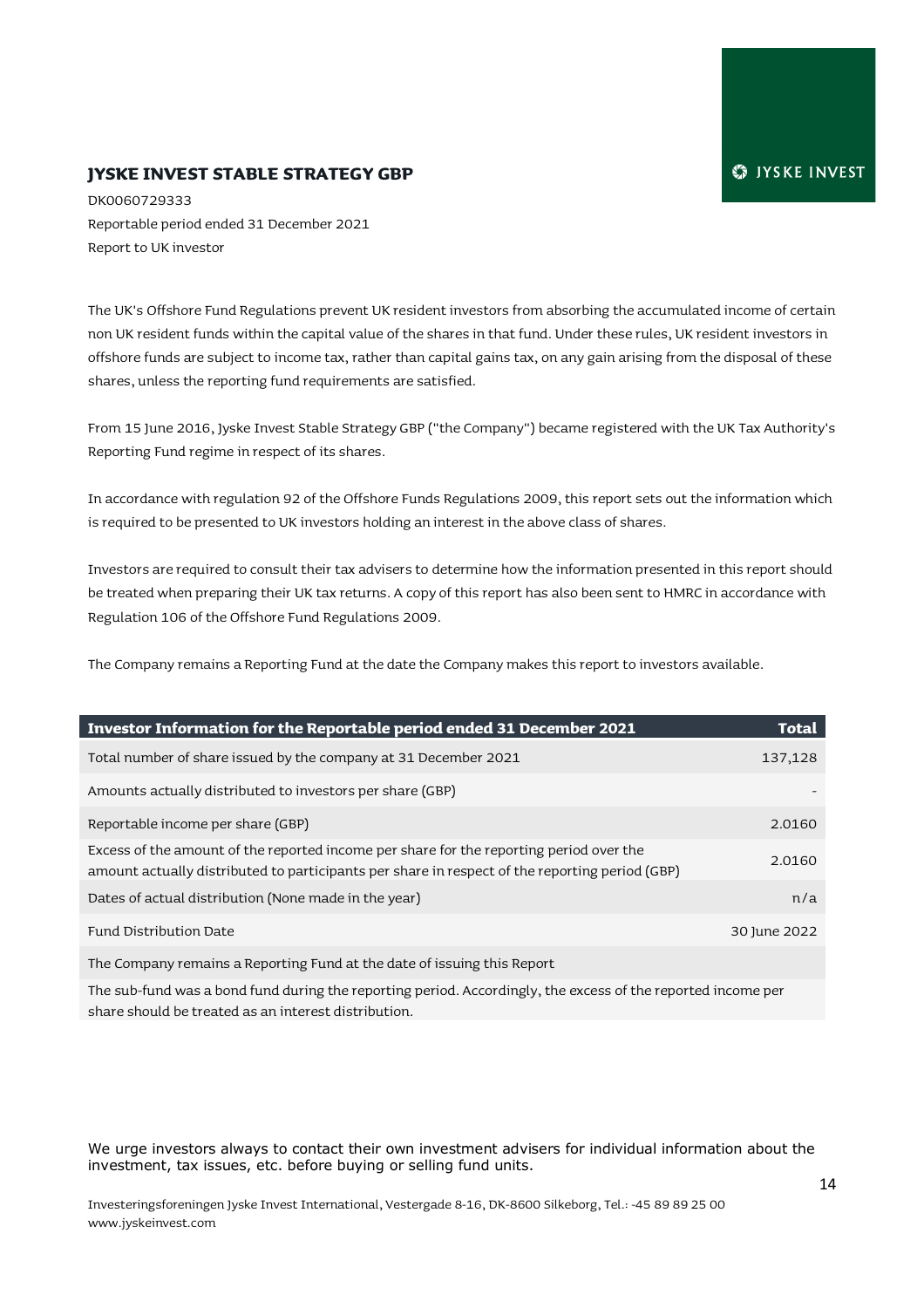#### **JYSKE INVEST BALANCED STRATEGY EUR**

DK0016262132 Reportable period ended 31 December 2021 Report to UK investor

The UK's Offshore Fund Regulations prevent UK resident investors from absorbing the accumulated income of certain non UK resident funds within the capital value of the shares in that fund. Under these rules, UK resident investors in offshore funds are subject to income tax, rather than capital gains tax, on any gain arising from the disposal of these shares, unless the reporting fund requirements are satisfied.

From 1 January 2013, Jyske Invest Balanced Strategy EUR ("the Company") became registered with the UK Tax Authority's Reporting Fund regime in respect of its shares.

In accordance with regulation 92 of the Offshore Funds Regulations 2009, this report sets out the information which is required to be presented to UK investors holding an interest in the above class of shares.

Investors are required to consult their tax advisers to determine how the information presented in this report should be treated when preparing their UK tax returns. A copy of this report has also been sent to HMRC in accordance with Regulation 106 of the Offshore Fund Regulations 2009.

The Company remains a Reporting Fund at the date the Company makes this report to investors available.

| Investor Information for the Reportable period ended 31 December 2021                                                                                                                     | Total        |
|-------------------------------------------------------------------------------------------------------------------------------------------------------------------------------------------|--------------|
| Total number of share issued by the company at 31 December 2021                                                                                                                           | 702,975      |
| Amounts actually distributed to investors per share (EUR)                                                                                                                                 |              |
| Reportable income per share (EUR)                                                                                                                                                         | 1.9565       |
| Excess of the amount of the reported income per share for the reporting period over the<br>amount actually distributed to participants per share in respect of the reporting period (EUR) | 1.9565       |
| Dates of actual distribution (None made in the year)                                                                                                                                      | n/a          |
| Fund Distribution Date                                                                                                                                                                    | 30 June 2022 |
| The Company remains a Reporting Fund at the date of issuing this Report                                                                                                                   |              |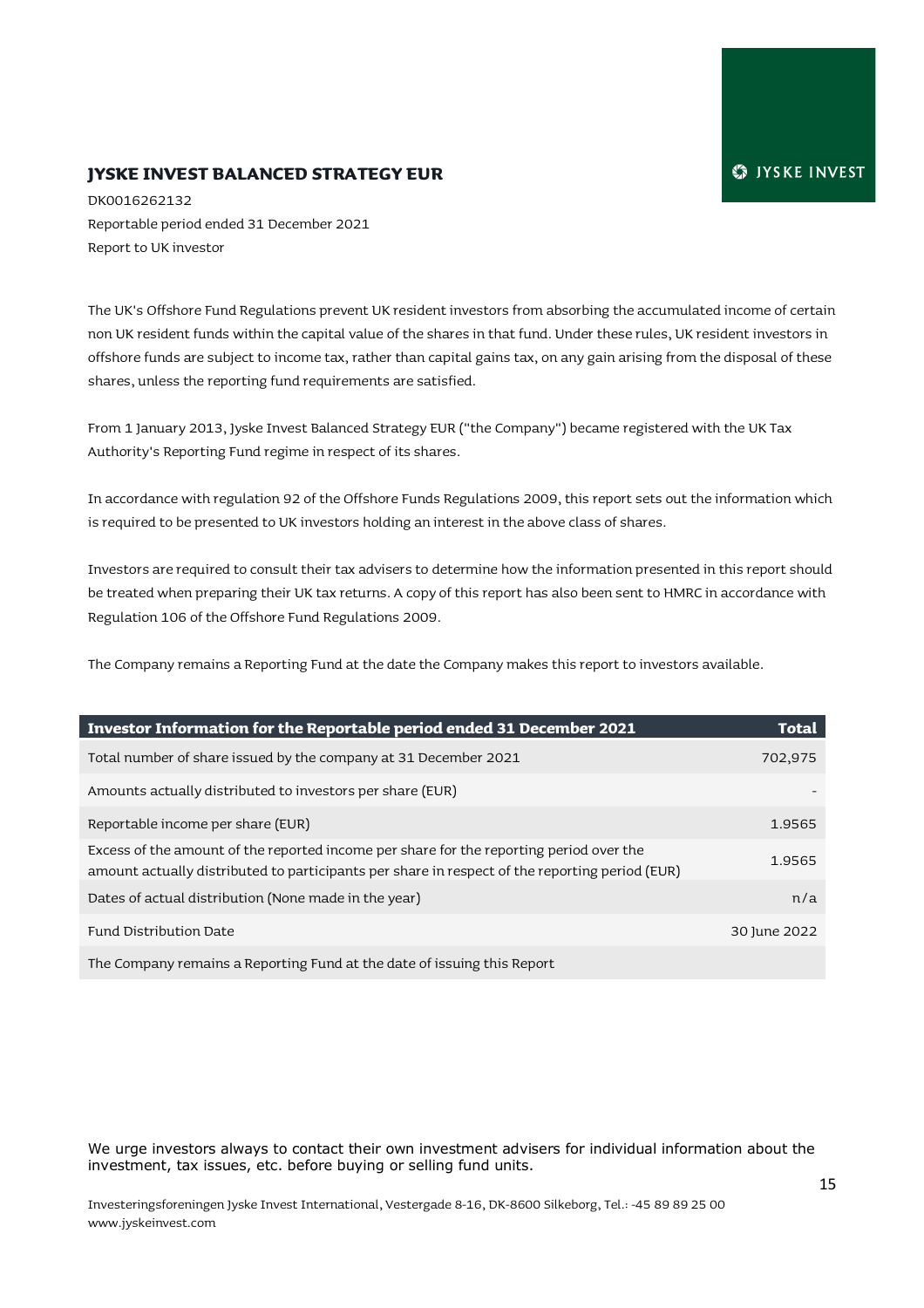#### **JYSKE INVEST BALANCED STRATEGY USD**

DK0060656197 Reportable period ended 31 December 2021 Report to UK investor

The UK's Offshore Fund Regulations prevent UK resident investors from absorbing the accumulated income of certain non UK resident funds within the capital value of the shares in that fund. Under these rules, UK resident investors in offshore funds are subject to income tax, rather than capital gains tax, on any gain arising from the disposal of these shares, unless the reporting fund requirements are satisfied.

From 16 November 2015, Jyske Invest Balanced Strategy USD ("the Company") became registered with the UK Tax Authority's Reporting Fund regime in respect of its shares.

In accordance with regulation 92 of the Offshore Funds Regulations 2009, this report sets out the information which is required to be presented to UK investors holding an interest in the above class of shares.

Investors are required to consult their tax advisers to determine how the information presented in this report should be treated when preparing their UK tax returns. A copy of this report has also been sent to HMRC in accordance with Regulation 106 of the Offshore Fund Regulations 2009.

The Company remains a Reporting Fund at the date the Company makes this report to investors available.

| Investor Information for the Reportable period ended 31 December 2021                                                                                                                     | <b>Total</b> |
|-------------------------------------------------------------------------------------------------------------------------------------------------------------------------------------------|--------------|
| Total number of share issued by the company at 31 December 2021                                                                                                                           | 90,699       |
| Amounts actually distributed to investors per share (USD)                                                                                                                                 |              |
| Reportable income per share (USD)                                                                                                                                                         | 1.5185       |
| Excess of the amount of the reported income per share for the reporting period over the<br>amount actually distributed to participants per share in respect of the reporting period (USD) | 1.5185       |
| Dates of actual distribution (None made in the year)                                                                                                                                      | n/a          |
| Fund Distribution Date                                                                                                                                                                    | 30 June 2022 |
| The Company remains a Reporting Fund at the date of issuing this Report                                                                                                                   |              |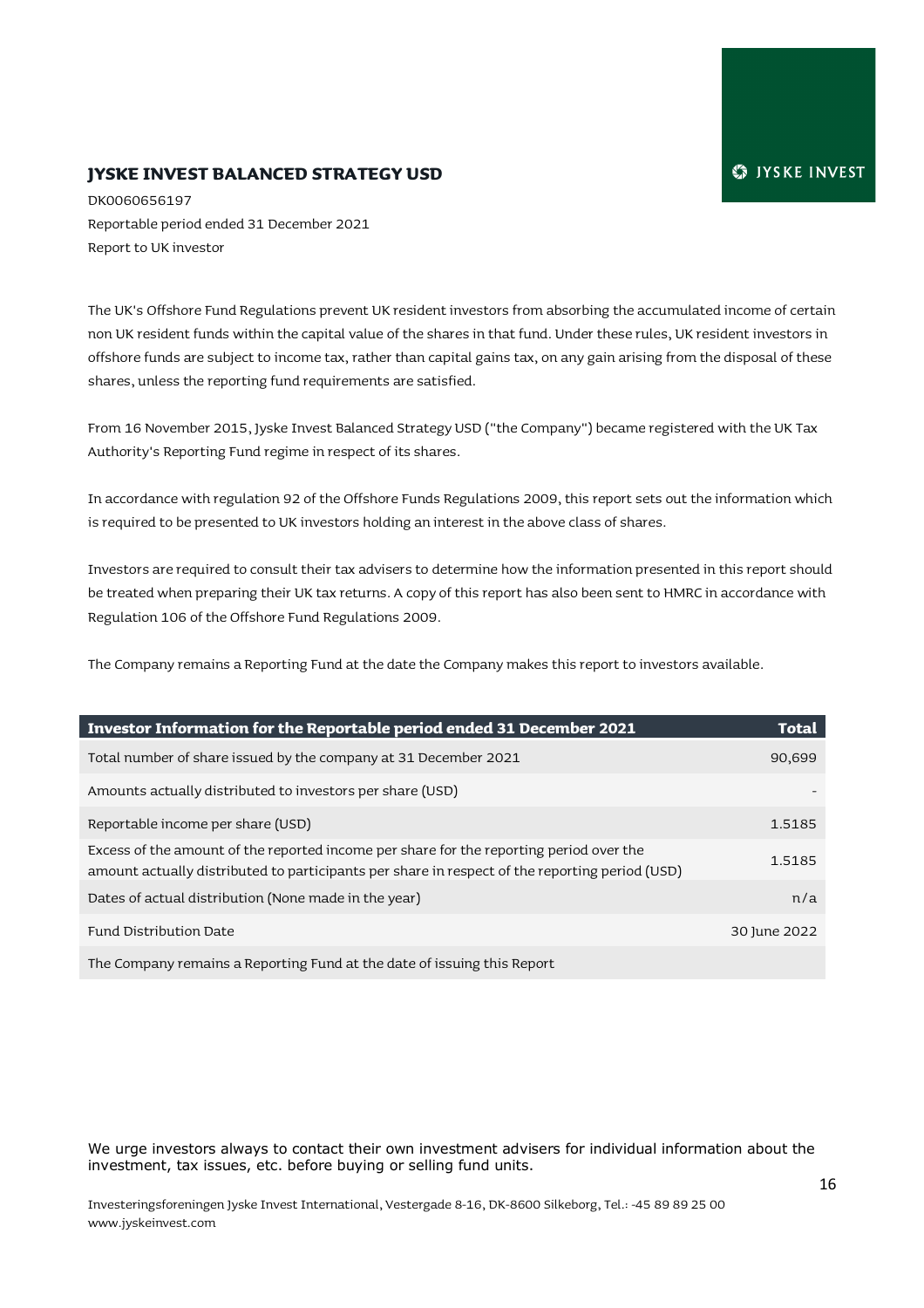# **JYSKE INVEST BALANCED STRATEGY (NOK) CL**

DK0060129815 Reportable period ended 31 December 2021 Report to UK investor

The UK's Offshore Fund Regulations prevent UK resident investors from absorbing the accumulated income of certain non UK resident funds within the capital value of the shares in that fund. Under these rules, UK resident investors in offshore funds are subject to income tax, rather than capital gains tax, on any gain arising from the disposal of these shares, unless the reporting fund requirements are satisfied.

From 1 January 2013, Jyske Invest Balanced Strategy (NOK) CL ("the Company") became registered with the UK Tax Authority's Reporting Fund regime in respect of its shares.

In accordance with regulation 92 of the Offshore Funds Regulations 2009, this report sets out the information which is required to be presented to UK investors holding an interest in the above class of shares.

Investors are required to consult their tax advisers to determine how the information presented in this report should be treated when preparing their UK tax returns. A copy of this report has also been sent to HMRC in accordance with Regulation 106 of the Offshore Fund Regulations 2009.

The Company remains a Reporting Fund at the date the Company makes this report to investors available.

| Investor Information for the Reportable period ended 31 December 2021                                                                                                                     | Total        |
|-------------------------------------------------------------------------------------------------------------------------------------------------------------------------------------------|--------------|
| Total number of share issued by the company at 31 December 2021                                                                                                                           | 657,040      |
| Amounts actually distributed to investors per share (NOK)                                                                                                                                 |              |
| Reportable income per share (NOK)                                                                                                                                                         | 1.7872       |
| Excess of the amount of the reported income per share for the reporting period over the<br>amount actually distributed to participants per share in respect of the reporting period (NOK) | 1.7872       |
| Dates of actual distribution (None made in the year)                                                                                                                                      | n/a          |
| Fund Distribution Date                                                                                                                                                                    | 30 June 2022 |
| The Company remains a Reporting Fund at the date of issuing this Report                                                                                                                   |              |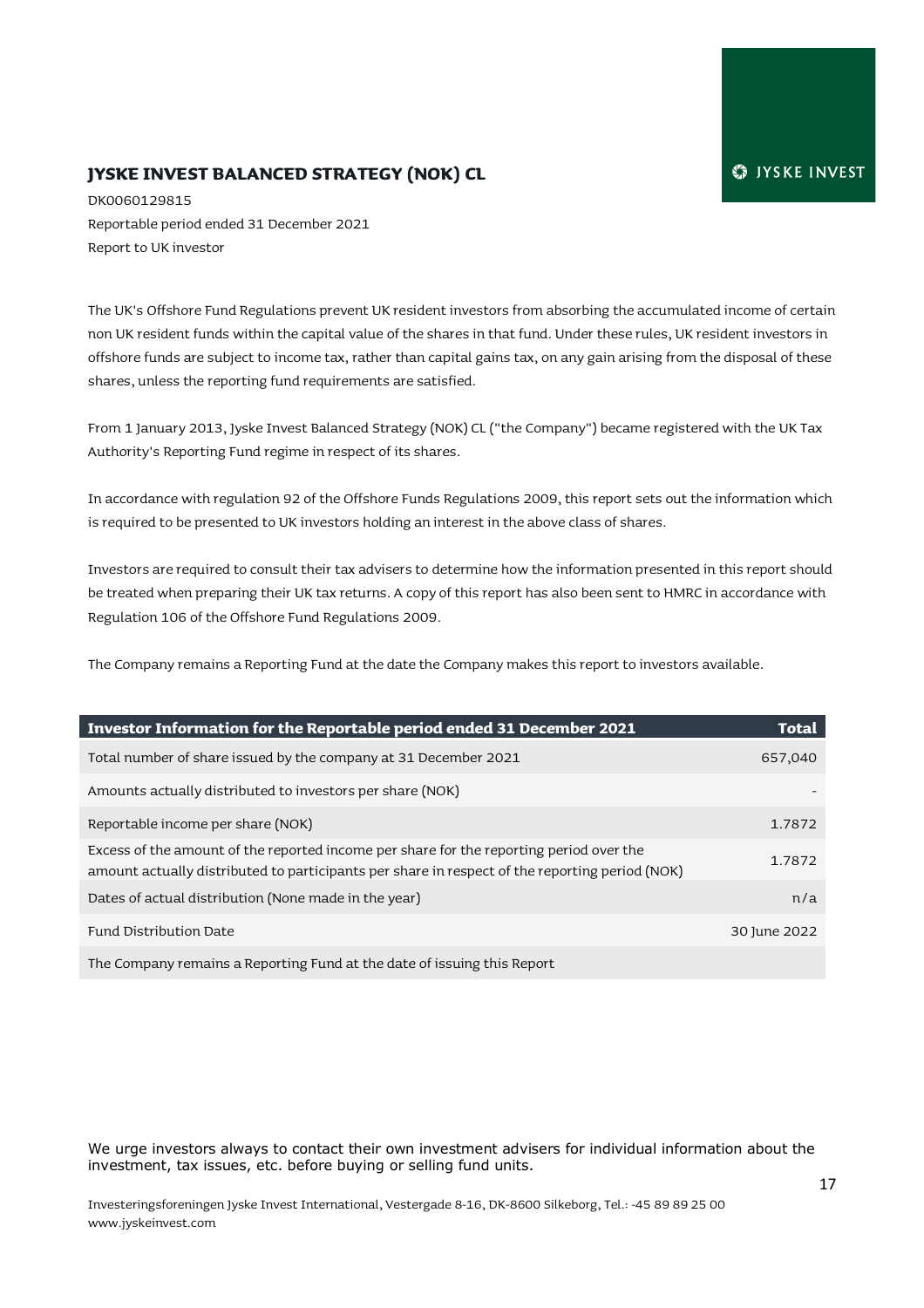# **JYSKE INVEST BALANCED STRATEGY (GBP) CL**

DK0060238194 Reportable period ended 31 December 2021 Report to UK investor

The UK's Offshore Fund Regulations prevent UK resident investors from absorbing the accumulated income of certain non UK resident funds within the capital value of the shares in that fund. Under these rules, UK resident investors in offshore funds are subject to income tax, rather than capital gains tax, on any gain arising from the disposal of these shares, unless the reporting fund requirements are satisfied.

From 1 January 2013, Jyske Invest Balanced Strategy (GBP) CL ("the Company") became registered with the UK Tax Authority's Reporting Fund regime in respect of its shares.

In accordance with regulation 92 of the Offshore Funds Regulations 2009, this report sets out the information which is required to be presented to UK investors holding an interest in the above class of shares.

Investors are required to consult their tax advisers to determine how the information presented in this report should be treated when preparing their UK tax returns. A copy of this report has also been sent to HMRC in accordance with Regulation 106 of the Offshore Fund Regulations 2009.

The Company remains a Reporting Fund at the date the Company makes this report to investors available.

| Investor Information for the Reportable period ended 31 December 2021                                                                                                                     | <b>Total</b> |
|-------------------------------------------------------------------------------------------------------------------------------------------------------------------------------------------|--------------|
| Total number of share issued by the company at 31 December 2021                                                                                                                           | 130,255      |
| Amounts actually distributed to investors per share (GBP)                                                                                                                                 |              |
| Reportable income per share (GBP)                                                                                                                                                         | 1.6237       |
| Excess of the amount of the reported income per share for the reporting period over the<br>amount actually distributed to participants per share in respect of the reporting period (GBP) | 1.6237       |
| Dates of actual distribution (None made in the year)                                                                                                                                      | n/a          |
| Fund Distribution Date                                                                                                                                                                    | 30 June 2022 |
| The Company remains a Reporting Fund at the date of issuing this Report                                                                                                                   |              |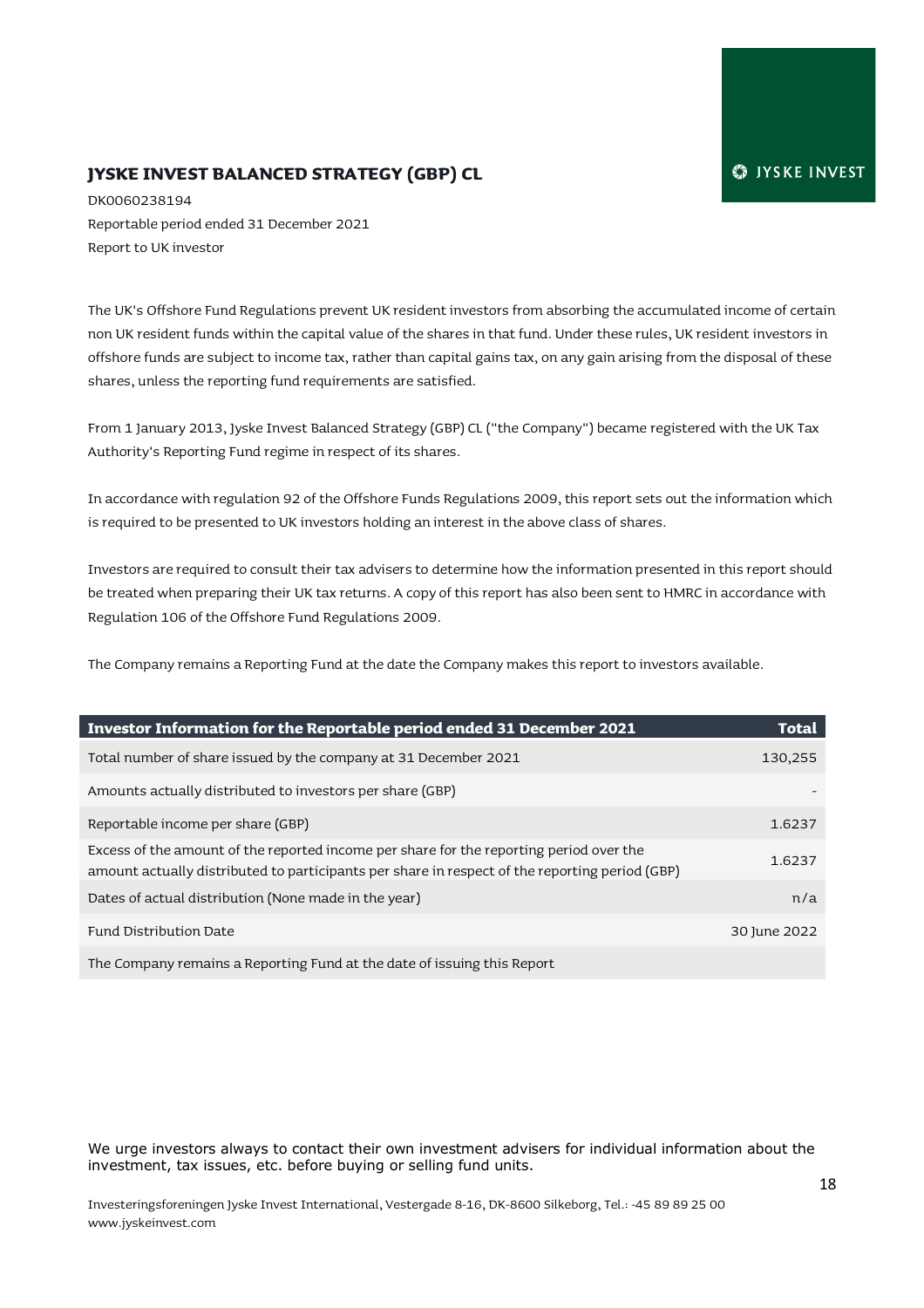#### **JYSKE INVEST DYNAMIC STRATEGY CL**

DK0060004794 Reportable period ended 31 December 2021 Report to UK investor

The UK's Offshore Fund Regulations prevent UK resident investors from absorbing the accumulated income of certain non UK resident funds within the capital value of the shares in that fund. Under these rules, UK resident investors in offshore funds are subject to income tax, rather than capital gains tax, on any gain arising from the disposal of these shares, unless the reporting fund requirements are satisfied.

From 1 January 2013, Jyske Invest Dynamic Strategy CL ("the Company") became registered with the UK Tax Authority's Reporting Fund regime in respect of its shares.

In accordance with regulation 92 of the Offshore Funds Regulations 2009, this report sets out the information which is required to be presented to UK investors holding an interest in the above class of shares.

Investors are required to consult their tax advisers to determine how the information presented in this report should be treated when preparing their UK tax returns. A copy of this report has also been sent to HMRC in accordance with Regulation 106 of the Offshore Fund Regulations 2009.

The Company remains a Reporting Fund at the date the Company makes this report to investors available.

| Investor Information for the Reportable period ended 31 December 2021                                                                                                                     | <b>Total</b> |
|-------------------------------------------------------------------------------------------------------------------------------------------------------------------------------------------|--------------|
| Total number of share issued by the company at 31 December 2021                                                                                                                           | 135,510      |
| Amounts actually distributed to investors per share (EUR)                                                                                                                                 |              |
| Reportable income per share (EUR)                                                                                                                                                         | 2.2551       |
| Excess of the amount of the reported income per share for the reporting period over the<br>amount actually distributed to participants per share in respect of the reporting period (EUR) | 2.2551       |
| Dates of actual distribution (None made in the year)                                                                                                                                      | n/a          |
| Fund Distribution Date                                                                                                                                                                    | 30 June 2022 |
| The Company remains a Reporting Fund at the date of issuing this Report                                                                                                                   |              |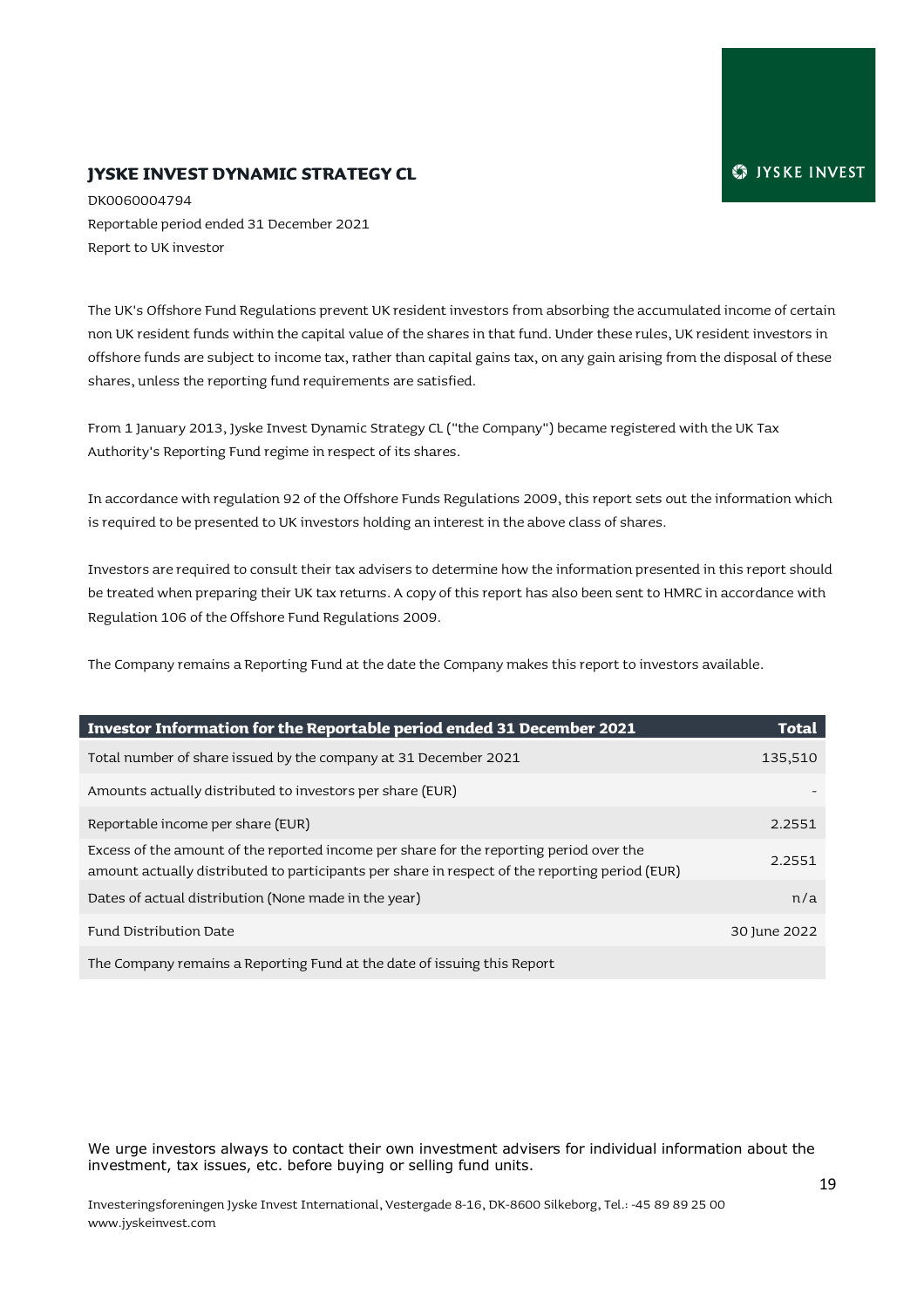#### **JYSKE INVEST GROWTH STRATEGY CL**

DK0016262215 Reportable period ended 31 December 2021 Report to UK investor

The UK's Offshore Fund Regulations prevent UK resident investors from absorbing the accumulated income of certain non UK resident funds within the capital value of the shares in that fund. Under these rules, UK resident investors in offshore funds are subject to income tax, rather than capital gains tax, on any gain arising from the disposal of these shares, unless the reporting fund requirements are satisfied.

From 1 January 2013, Jyske Invest Growth Strategy CL ("the Company") became registered with the UK Tax Authority's Reporting Fund regime in respect of its shares.

In accordance with regulation 92 of the Offshore Funds Regulations 2009, this report sets out the information which is required to be presented to UK investors holding an interest in the above class of shares.

Investors are required to consult their tax advisers to determine how the information presented in this report should be treated when preparing their UK tax returns. A copy of this report has also been sent to HMRC in accordance with Regulation 106 of the Offshore Fund Regulations 2009.

The Company remains a Reporting Fund at the date the Company makes this report to investors available.

| Investor Information for the Reportable period ended 31 December 2021                                                                                                                     | <b>Total</b> |
|-------------------------------------------------------------------------------------------------------------------------------------------------------------------------------------------|--------------|
| Total number of share issued by the company at 31 December 2021                                                                                                                           | 46,260       |
| Amounts actually distributed to investors per share (EUR)                                                                                                                                 |              |
| Reportable income per share (EUR)                                                                                                                                                         | 1.3901       |
| Excess of the amount of the reported income per share for the reporting period over the<br>amount actually distributed to participants per share in respect of the reporting period (EUR) | 1.3901       |
| Dates of actual distribution (None made in the year)                                                                                                                                      | n/a          |
| Fund Distribution Date                                                                                                                                                                    | 30 June 2022 |
| The Company remains a Reporting Fund at the date of issuing this Report                                                                                                                   |              |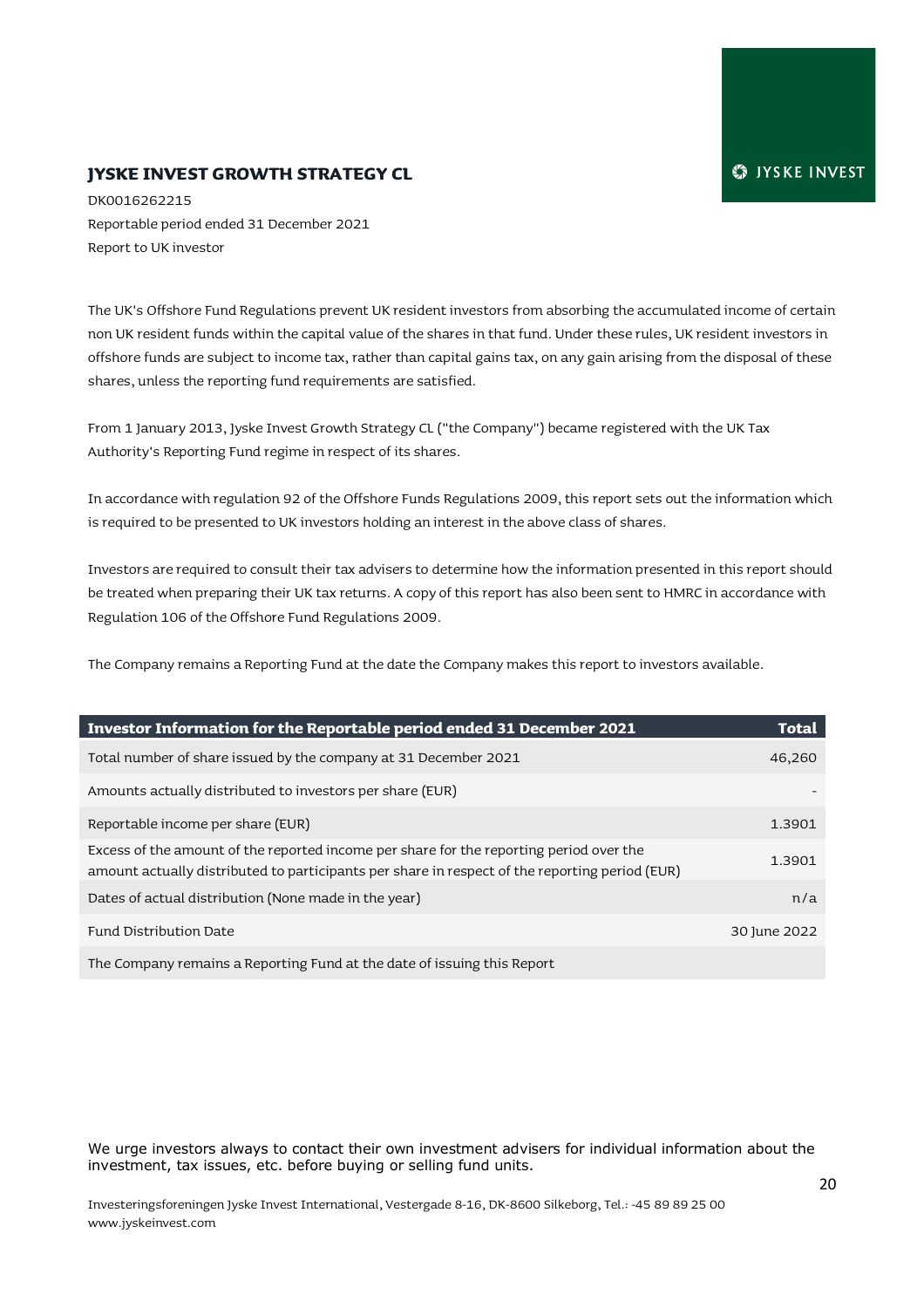#### **JYSKE INVEST AGGRESSIVE STRATEGY CL**

DK0016262488 Reportable period ended 31 December 2021 Report to UK investor

The UK's Offshore Fund Regulations prevent UK resident investors from absorbing the accumulated income of certain non UK resident funds within the capital value of the shares in that fund. Under these rules, UK resident investors in offshore funds are subject to income tax, rather than capital gains tax, on any gain arising from the disposal of these shares, unless the reporting fund requirements are satisfied.

From 1 January 2013, Jyske Invest Aggressive Strategy CL ("the Company") became registered with the UK Tax Authority's Reporting Fund regime in respect of its shares.

In accordance with regulation 92 of the Offshore Funds Regulations 2009, this report sets out the information which is required to be presented to UK investors holding an interest in the above class of shares.

Investors are required to consult their tax advisers to determine how the information presented in this report should be treated when preparing their UK tax returns. A copy of this report has also been sent to HMRC in accordance with Regulation 106 of the Offshore Fund Regulations 2009.

The Company remains a Reporting Fund at the date the Company makes this report to investors available.

| Investor Information for the Reportable period ended 31 December 2021                                                                                                                     | <b>Total</b> |
|-------------------------------------------------------------------------------------------------------------------------------------------------------------------------------------------|--------------|
| Total number of share issued by the company at 31 December 2021                                                                                                                           | 79,729       |
| Amounts actually distributed to investors per share (EUR)                                                                                                                                 |              |
| Reportable income per share (EUR)                                                                                                                                                         | 0.3444       |
| Excess of the amount of the reported income per share for the reporting period over the<br>amount actually distributed to participants per share in respect of the reporting period (EUR) | 0.3444       |
| Dates of actual distribution (None made in the year)                                                                                                                                      | n/a          |
| Fund Distribution Date                                                                                                                                                                    | 30 June 2022 |
| The Company remains a Reporting Fund at the date of issuing this Report                                                                                                                   |              |